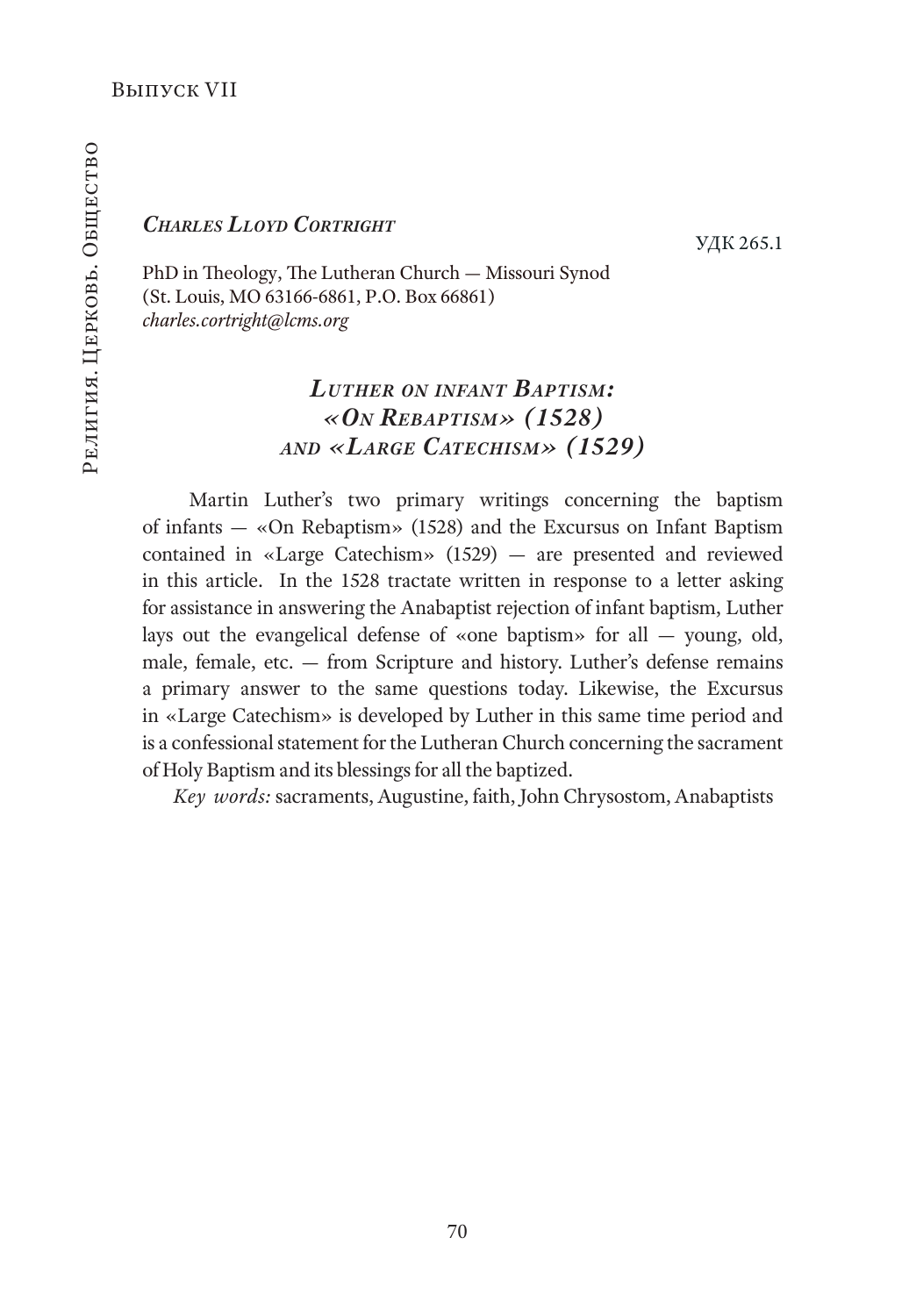### *Чарльз Ллойд Кортрайт*

доктор теологии, Лютеранская церковь — Миссурийский синод (St. Louis, MO 63166-6861, P.O. Box 66861) *charles.cortright@lcms.org*

# *Лютер о детсКом Крещении: «О переКрещивании» (1528) и «Большой Катехизис» (1529)*

Два главных сочинения Мартина Лютера — «О перекрещивании» (1528) и экскурс «О крещении младенцев», который содержится в «Большом катехизисе» (1529), — освещены и проанализированы в данной статье. В трактате 1528 г., написанном в ответ на письмо, в котором Лютера попросили о помощи в опровержении анабаптистского отрицания крещения младенцев, Лютер формулирует евангелическую защиту «единого крещения» для всех — для молодых и старых, мужчин и женщин, основываясь на Писании и истории. Положения Лютера остаются основным ответом на этот вопрос и сегодня. Подобным образом экскурс, включенный в «Большой катехизис», был составлен Лютером в этот же период и являет собой конфессиональное заявление лютеранской церкви относительно святого таинства крещения и благословений для всех крещенных, которое оно дает.

*Ключевые слова:* таинства, Августин, вера, Иоанн Златоуст, анабаптисты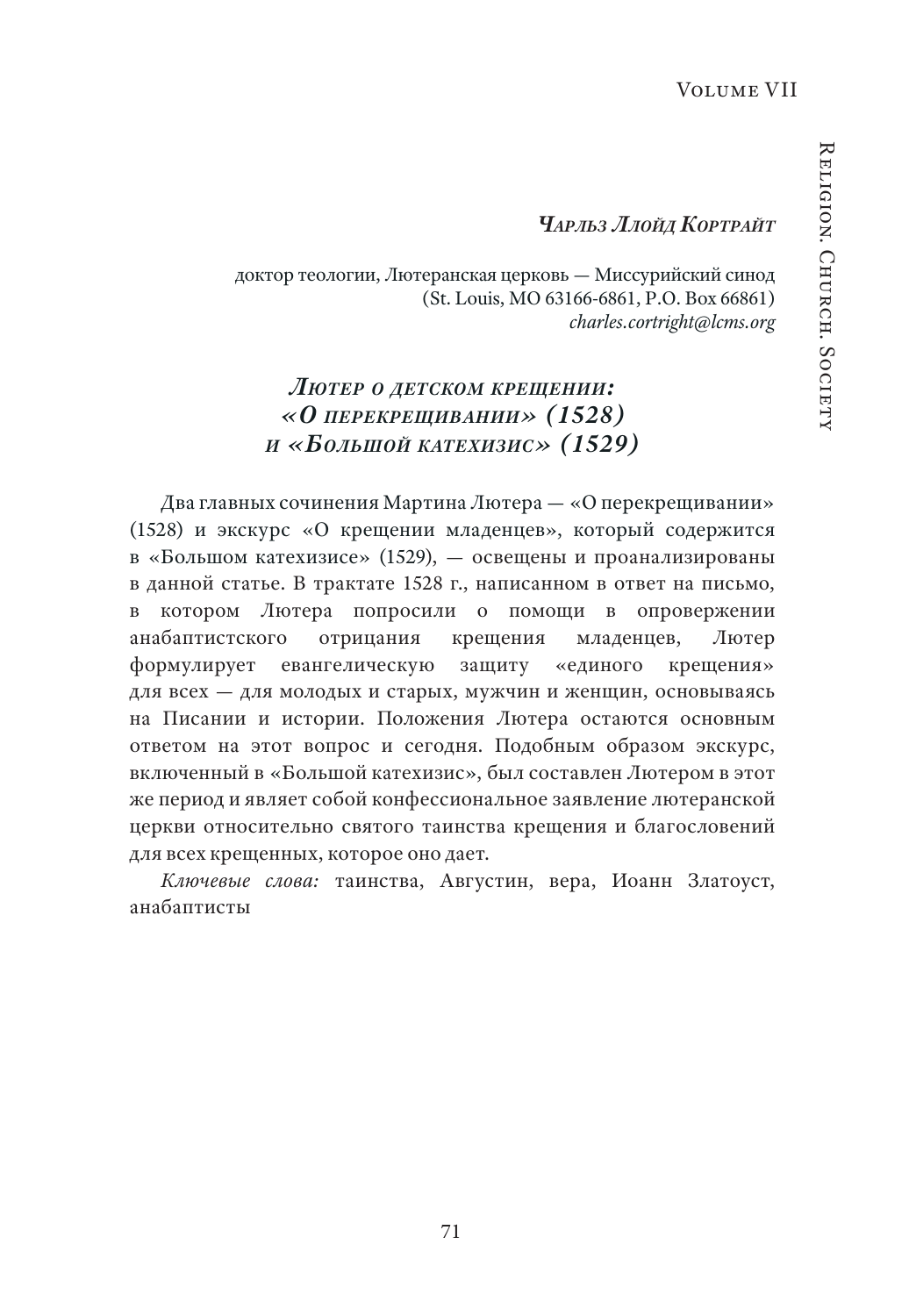### *There is no greater comfort on earth than baptism…*<sup>1</sup>

To say that Martin Luther held baptism in high regard is to state the obvious. The above quote from the Reformer's 1519 tract, «The Holy and Blessed Sacrament of Baptism», comes early in his career and serves as an early marker of the fact. Indeed, from this 1519 tract onward — through his 1520 major Reformation tract on the sacraments, «The Babylonian Captivity of the Church» — to his final lectures on «the dear Genesis» (1535–1545) — Luther's devotion to the sacrament of baptism only continued to grow $^{\rm 2}.$ 

Just as obvious, perhaps, is the fact that Luther did not view the baptism of infants as some sort of subset of the sacrament or special case of baptism. Quite the opposite. Infant baptism had been the norm in Christendom «for over a thousand years»3 before Luther's time and his anticipation of its continuing prominence is witnessed to by his liturgical reforms of the rite for Holy Baptism (1523, 1526) written with infant baptism as its «default» occasion<sup>4</sup>. Luther was forced to defend infant baptism as a response to the course and

3 Martin Luther. Concerning Rebaptism // Luther's Works. Minneapolis, 1958. Vol. 40. P. 256.

4 See: Martin Luther. 1) The Order of Baptism, 1523 // Martin Luther. Luther's Works. Minneapolis, 1965. Vol. 53. P. 96–103; 2) The Order of Baptism Newly Revised // Martin Luther. Luther's Works. Minneapolis, 1967. Vol. 54. P. 107–109.

<sup>&</sup>lt;sup>1</sup> «The Holy and Blessed Sacrament of Baptism»: «Drumb ist kein grosser trost auff erden dan die tauf» (Martin Luther. Luther's Works. Minneapolis, 1960. Vol. 35: Word and Sacrament I. P. 34; D. Martin Luthers Werke: Kritische Gesamtausgabe / Hrsg. von J. K. F. Knaake. D. Martin Luthers Werke: Kritische Gesamtausgabe / Hrsg. von J. K. F. Knaake. Bd 2. Weimar, 1883. S. 731).

<sup>&</sup>lt;sup>2</sup> Trigg J. D. Baptism in the Theology of Martin Luther. Leiden, 1994. P. 1. Special note at the outset needs to be given to this resource regarding Luther and baptism for its importance and excellence. The present study «plunders lavishly» (to further «plunder» from Scaer) Trigg's thought and insights and gratefully acknowledges them. In regard to the cited material for this note, Trigg examines the special place of baptism in Luther's Genesis Lectures and establishes how «baptism assumed a higher and yet higher profile in Luther's writings» (13) in a unique and valued way. His chapter «The Trysting Place: Baptism in the Lectures on Genesis (1535–45)» traces the depth and spread of the mature Luther's view of baptism, and especially the continuity of Luther's thinking concerning baptism and justification by faith. Trigg himself pays tribute to a littleknown article by P. D. Pahl in the inaugural number of the Lutheran Theological Journal, an Australian Lutheran journal entitled, «Baptism in Luther's Lectures on Genesis» (Pahl P. D. In Luther's Lectures on Genesis // Lutheran Theological Journal. 1967. Vol. I. N 1. P. 26–35).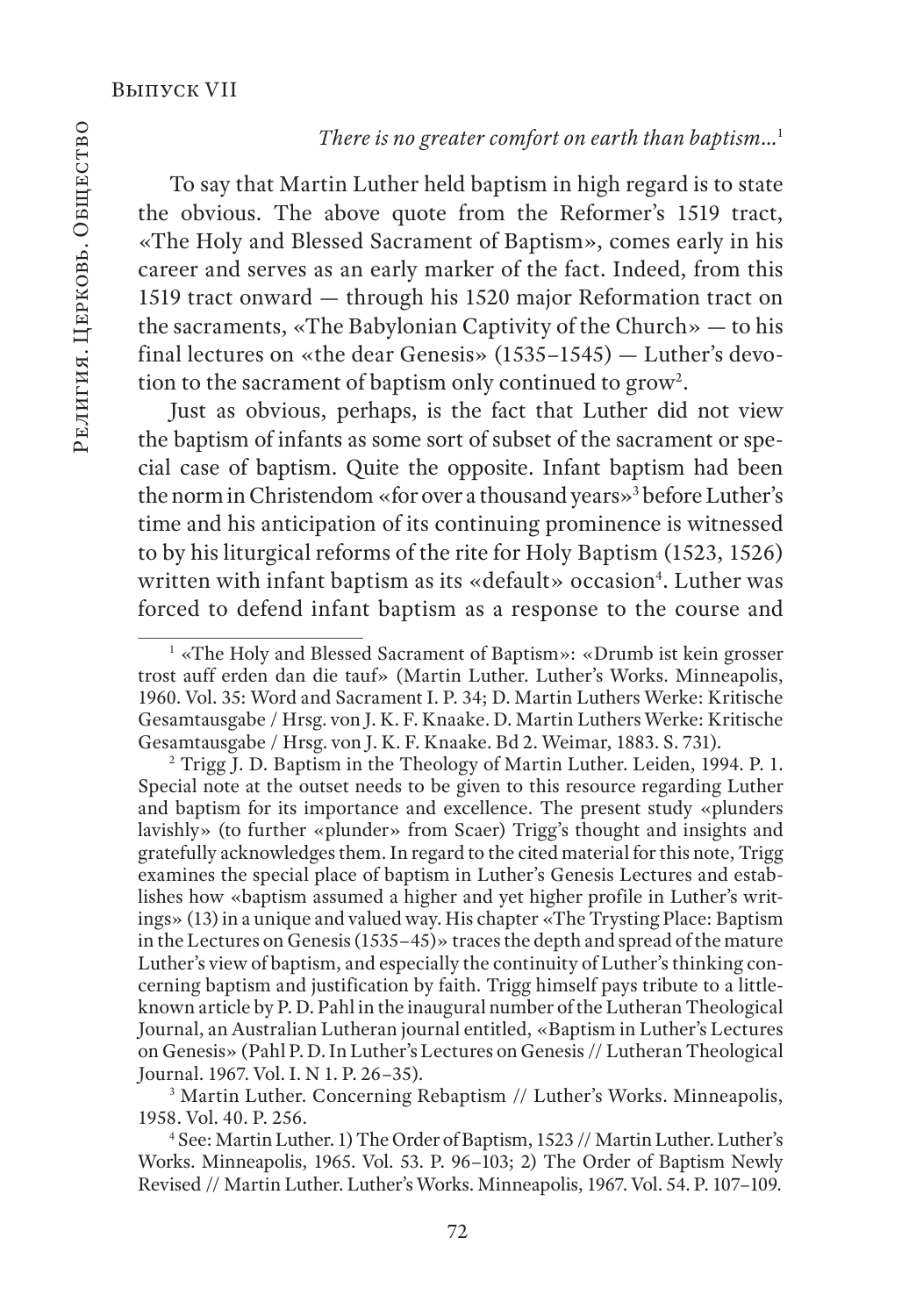currents of the wider Reformation. For instance, Luther's polemics with the enthusiasts (*Schwärmer*), although directed most prominently toward the doctrine of the Lord's Supper, engaged them also concerning baptism, but it was the denial of «first baptism» by the Anabaptists and the subsequent re-baptism of their adherents that led him to write specifically in defense of infant baptism.

Five hundred years afterward, present-day confessional Lutherans can remain grateful for Luther's responses. Luther, after all, was one of the earliest voices to defend infant baptism against the first serious objections to it in  $1500$  years of church history<sup>5</sup>. His defense remains timely and pertinent and his lines of argumentation are still followed<sup>6</sup>. Baptism has been appealed to in modern ecumenical dialogues as «a way forward» for Christian unity and the baptism portion of the World Council of Churches' document «Baptism, Eucharist and Ministry» reveals an impressive — if surface — degree of common ground in «the churches» concerning baptism7 . But beneath the surface, baptismal theology remains sharply split along the same fault-lines that arose in the sixteenth century between *paedo-baptism* and «believer's baptism»8 . As Jonathan Trigg notes,

Baptism continues to be the focus of a number of issues which are fiercely contested in the contemporary Church. But the same debates can be traced back to the beginnings of the Reformation

<sup>&</sup>lt;sup>5</sup> Prior to the challenge mounted by the sixteenth-century Anabaptists, infant baptism was never questioned as to its legitimacy. The Albigensians of the twelfthand early thirteenth-century rejected water baptism in toto, and the Waldenses rejected the validity of Roman Catholic baptism (Martin Luther. Luther's Works. Minneapolis, 1958. Vol. 40. P. 255). Neither attacked infant baptism on its own merits. Since the sixteenth-century the history of infant baptism in the early church has, of course, been widely debated. For a summary discussion of the historical evidence see: Cortright Ch. L. «Ego Te Baptizo»: The Church's Liturgy as Instrument of the Baptizing God // LOGIA. 2014. Vol. 23. N 2. P. 16–18.

<sup>6</sup> See, for example: Das A. A. Baptized Into God's Family: The Doctrine of Infant Baptism for Today. Milwaukee, 1991. Das's defense of infant baptism incorporates Luther's «classic» arguments from both the Large Catechism and «On Rebaptism».

<sup>7</sup> Baptism and the Unity of the Church / Ed. by M. Root, R. Saarinen. Grand Rapids, 1998. P. 1. 8

Baptism, Eucharist and Ministry*,* Faith and Order Paper No. 111. Geneva, 1982. P. 2–7. See also for an analysis of the current perspective of the modern church on baptism: Trigg J. D. Baptism... P. 6–8.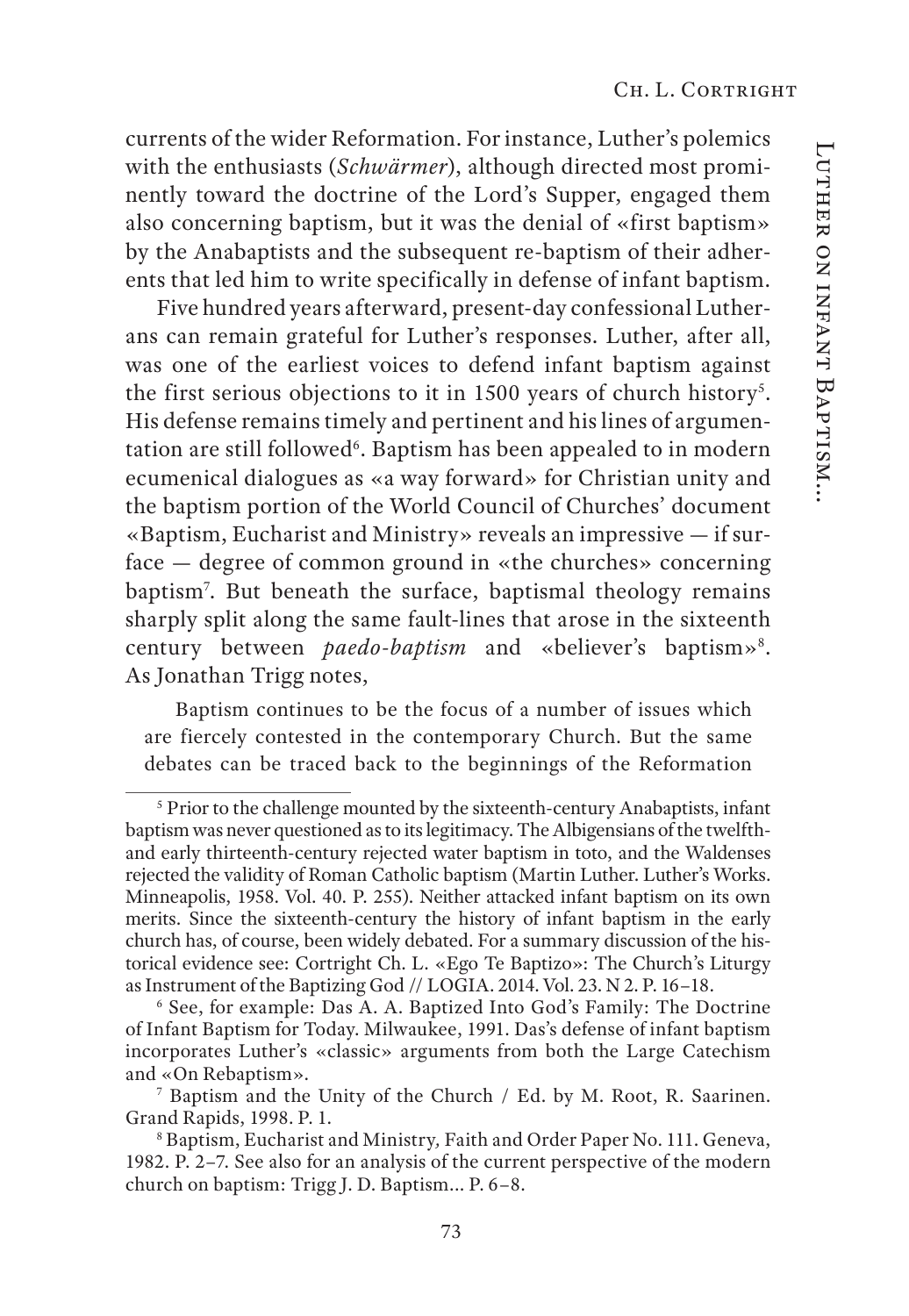itself. Luther, the theologian of faith *par excellance*, stands at the hinge point of these questions. He had to face them all<sup>9</sup>.

Luther's voice concerning infant baptism is pertinent, too, in view of David Scaer's monograph (2011) concerning the defection of nineteenth century Lutheran theologians from the Lutheran doctrine of *fides infantium* as taught by Luther and the Lutheran confessors. The more recent challenge of the Reformed theologian Karl Barth to infant baptism in his «Church Dogmatics IV» has had the effect of further eroding a clear confession among some Lutherans with regard to this central issue so that they have adopted a theological stance toward faith that essentially makes them «Baptists who baptize babies»<sup>10</sup>.

Of course, there was no question at the time of the Reformation of the importance of faith in baptism — the question was whose. Luther and the Lutherans excepted, infant faith was generally denied; it was considered a self-evident fact that infants could not believe. Catholic theology had long stipulated that infants do not believe «with the assent of the mind»; Roman Catholicism answered the faith question by pointing to *fides aliena*, that is, the faith of the god-parents or of the Church which substituted for that of the infant at baptism (*Summa Theologiae* IIIa, QQ 68, 69)11. For the Reformed, faith was a conscious decision of which infants were incapable. Emerging Reformed theology looked to a child's *future faith* via its attachment to God's covenant by birth into a Christian family<sup>12</sup>. However, unlike

<sup>11</sup> See also: Catechism of the Council of Trent. South Bend, 1972. P. 178: «It may not be doubted that in Baptism infants receive the mysterious gifts of faith. Not that they believe with the assent of the mind, but they are established in the faith of their parents…» Similarly, the current «Catechism of the Catholic Church» (Mahwah, 1994) stipulates, «Baptism is the sacrament of faith. But faith needs the community of believers. It is only within the faith of the Church that each of the faithful can believe. The faith required for Baptism is not a perfect and mature faith, but a beginning that is called to develop. The catechumen or the godparent is asked: "What do you ask of God's Church?" The response is: "Faith!"» (para. 1253; Catechism of the Catholic Church. Mahwah, 1994. P. 319).

<sup>12</sup> Jean Calvin. The Institutes of the Christian Religion (1559 ed.) / Ed. by J. T. McNeill; Trans. F. L. Battles. Vol. 2. Philadelphia, 1960: «To sum up, this

<sup>9</sup> Trigg J. D. Baptism... P. 7–8.

<sup>&</sup>lt;sup>10</sup> See: Scaer D. P. Infant Baptism in Nineteenth Century Lutheran Theology. St. Louis, 2011. Of particular interest to this point is the introduction and conclusion chapters which helpfully discuss the matter of infant faith and the position of various theological traditions concerning it.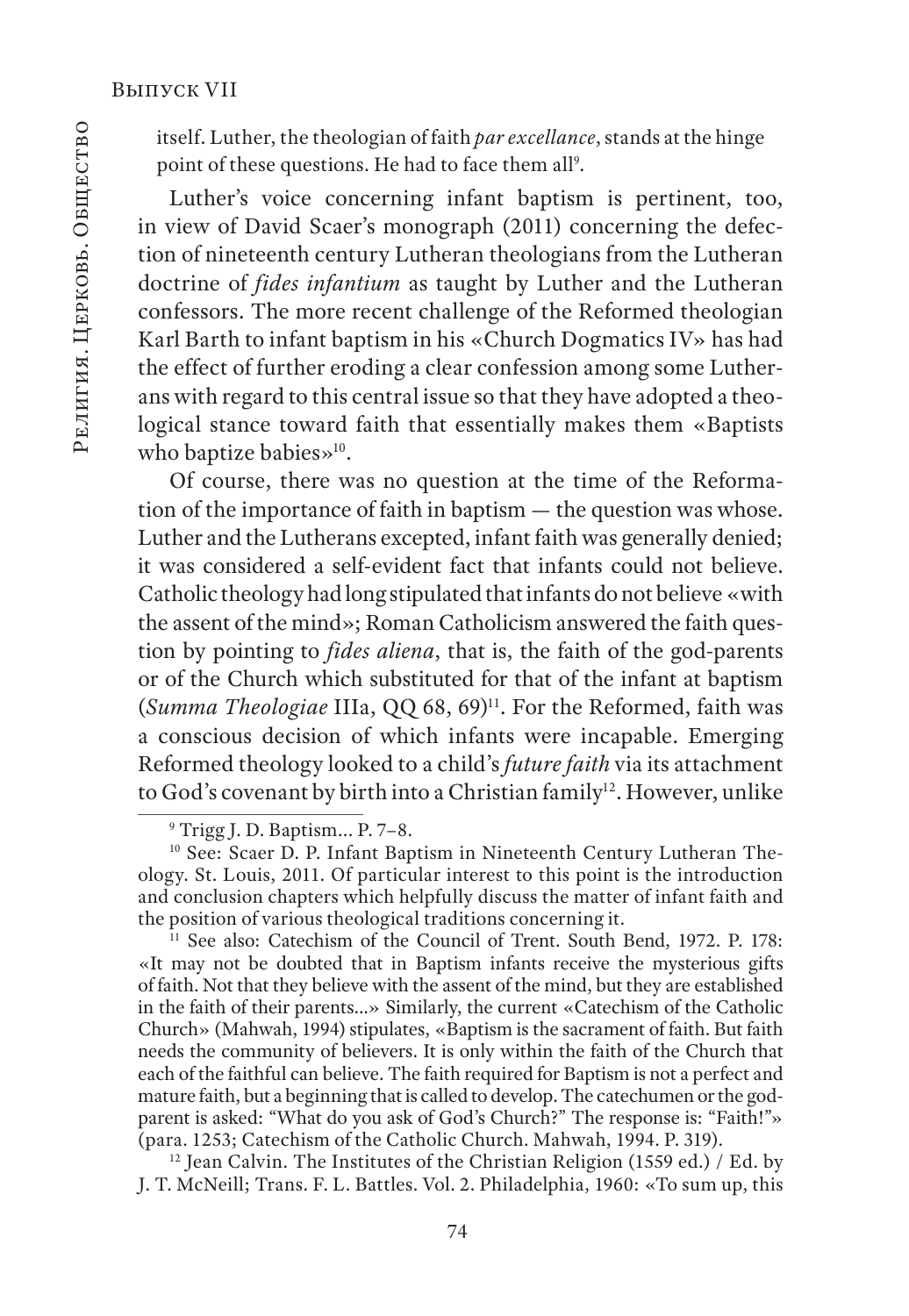Zwingli and Calvin who continued to allow infants to be baptized on that score, the Anabaptists denied the legitimacy of infant baptism entirely, deferring it until faith could be confessed («believer's baptism»).

As «the theologian of faith *par excellance,* Luther recognized that the New Testament requires faith for the reception of baptism's benefits, not for its validity and, in keeping with the central doctrine of justification by faith, denied any justification apart from faith (à la the Reformed), or on the basis of another's faith (as in Catholicism) in baptism. Luther's answer to the question of infant faith lies in his understanding of the nature of faith and the power of God's promise in the sacrament. In short, he affirmed the faith of infants, not as their decision or by proxy, but as the gracious working of the Holy Spirit through the divine word «in and with the water» of Holy Baptism. «Word» of course, is not simply the baptismal formula, but the «dominical command within the entire rite»13. It is this understanding that is especially operant in the familiar first three parts of the «Small Catechism» on baptism.

In his analysis of Luther's doctrine and defense of infant baptism, Trigg sees the most critical «test» of Luther's position to be how naturally the doctrine «sits» within Luther's overall treatment of baptism and into the wider context of his whole theology. The most important sources for exploring this directly are the 1528 «letter» «Von der Widdertauffe» — Luther's direct answer to the Anabaptist challenge against infant baptism — and the excursus on infant baptism that forms the penultimate portion of the article on baptism in the «Large Catechism»14. We will survey these two «critical

objection can be solved without difficulty: infants are baptized into *future*  repentance and faith, and even though these have not yet been formed in them, the seed of both lies hidden within them by the secret working of the Spirit» (emphasis added) (4, XVI: 20).

 $\frac{13}{13}$  Scaer P. D. Baptism // Confessional Lutheran Dogmatics / Ed. J. Stephenson. Vol. XI. Cresbard, 1999. P. 152. Scaer draws attention to the complex of meanings for the Word in Luther assessed in Trigg J. D. Baptism... P. 70: «(1) the preached Word in distinction from the sacramental Word; (2) the Gospel which unites all forms of the Word; and (3) the Word connected with and commanding Baptism. *Baptism has the same content as the Gospel, but has the benefit of being commanded and given with an element»* (Scaer P. D. Baptism... P. 152, fn. 28; emphasis added).

<sup>14</sup> Trigg J. D. Baptism... P. 99–100.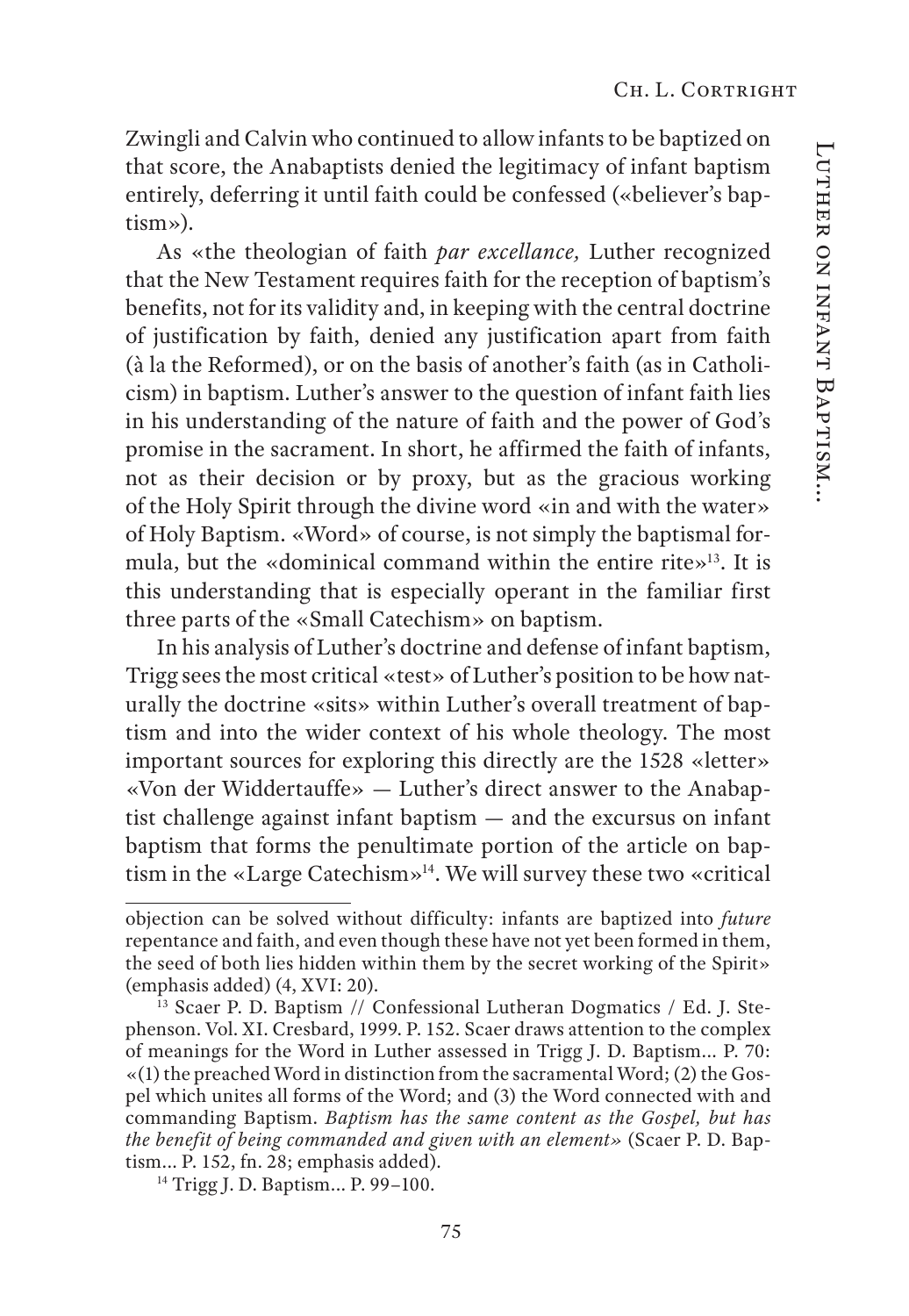sources» for the sake of seeing Luther's theology of infant baptism in its setting and congruence à la Trigg's analysis.

### *Von der Widdertauffe,* 1528

At some point in mid-1527, Luther received an inquiry from two German parish pastors serving in a Roman diocese about how best to counteract the influence and arguments of the Anabaptists. Luther responded with his only tract written specifically against the Anabaptists, «A Letter from Martin Luther to Two Pastors Concerning Rebaptism»15. Despite being consumed with work on his tract «Confession Concerning Christ's Supper» (1528), Luther was disturbed enough by the inroads of the Anabaptists into central Germany that he decided to answer via a «letter» written between December 1527 and January 1528. «Von der Widdertauffe» was sent off to Spalatin for printing early in February 152816.

Luther's greeting does not name his correspondents, but addresses them as «the worthy and beloved pastors N. and N., my dear friends in Christ»17. Despite the affability of his greeting, Luther opens the tract by chiding beloved N. and N. as papists («I must call you such, as long as you are under your tyrants») and for being somewhat anabaptistic themselves: «For many among you re-baptize in Latin when someone has been baptized in German…»18.

After delivering this barb, Luther enters into his main discussion by acknowledging that he cannot write definitively to the «ground and reason» (*ursache und grund*) of Anabaptist practices since he

<sup>&</sup>lt;sup>15</sup> Von der Widdertauffe an Zween Pfarrherrn. Ein Brief Mart. Luther (D. Martin Luthers Werke: Kritische Gesamtausgabe. Bd 26: Vorlesung über 1. Timotheus 1528; Schriften 1528. Weimar, 1909. S. 137–174; Martin Luther. Concerning Rebaptism. P. 229–262).

<sup>&</sup>lt;sup>16</sup> Brecht M. Martin Luther: Shaping and Defining the Reformation, 1521– 1532 / Trans. J. L. Schaaf. Minneapolis, 1990. P. 336; D. Martin Luthers Werke: Kritische Gesamtausgabe. Bd 26. S. 137.

<sup>&</sup>lt;sup>17</sup> Martin Luther. Concerning Rebaptism. P. 229. No fruitful speculation exists as to the actual identities of the two pastors.

<sup>&</sup>lt;sup>18</sup> Martin Luther. Concerning Rebaptism. P. 230. Luther notes that the practice by Roman priests in Germany of re-baptizing via the Latin rite those who had been baptized in German (Luther's own revised German rite of baptism had been produced in 1526) was something not even the pope had commanded. «So you have your reward. You favor rebaptism, so you get plenty of Anabaptists…» (Martin Luther. Concerning Rebaptism. P. 231).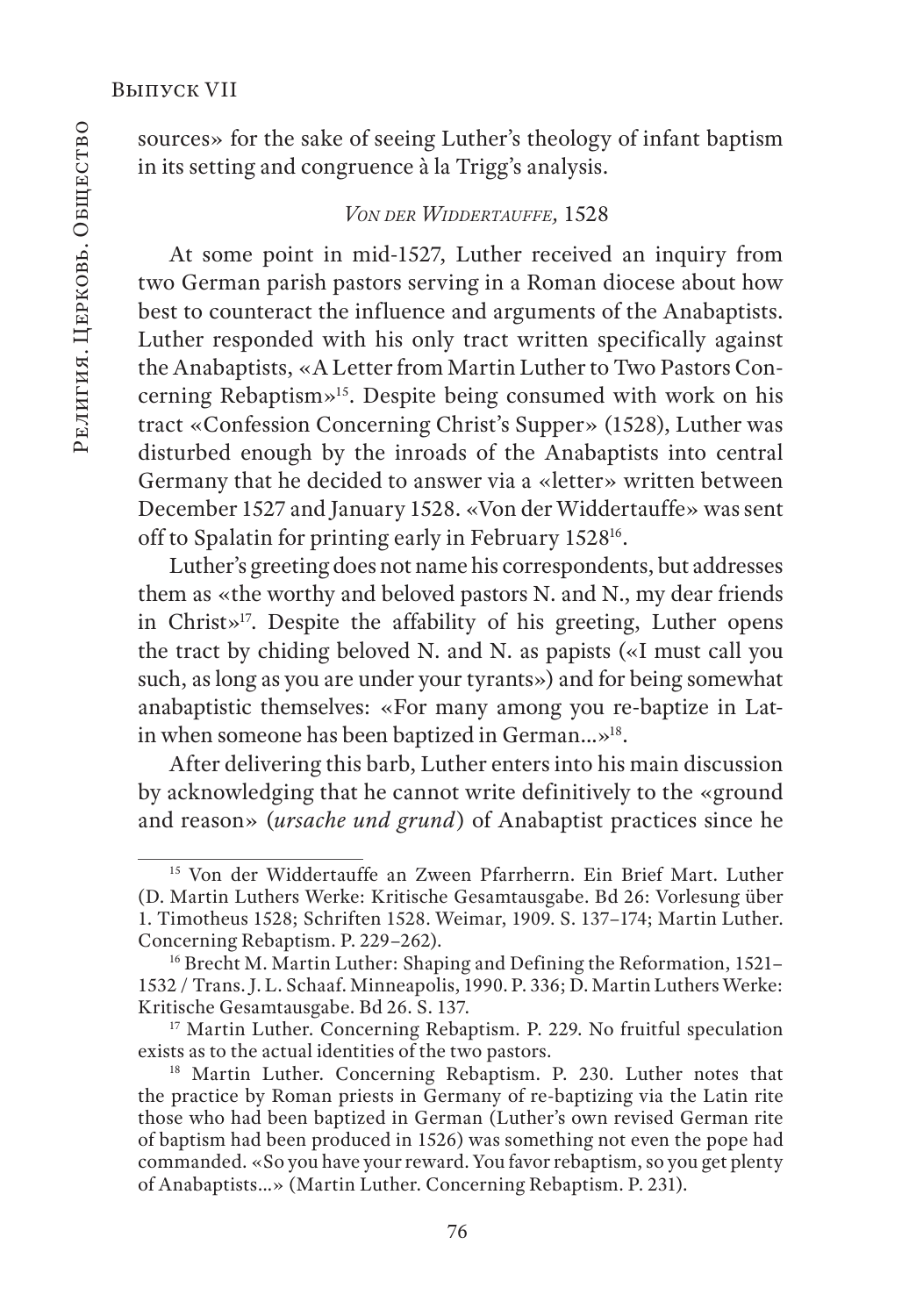had not had to deal directly with them («God be praised and thanked in eternity»), nor had the two pastors included in their original petition for advice specific information about what the Anabaptists were teaching. As a result, Luther responds to what he assumed the Anabaptists were thinking and reasoning in support of rebaptism by conflating his knowledge of the anti-sacramentarian enthusiasts and their arguments with the Anabaptist view<sup>19</sup>. Luther begins, therefore, musing that like the anti-sacramentarians, perhaps the Anabaptists re-baptize Christians out of a desire that their adherents be completely free from anything connected with Rome. Accordingly, rebaptism was meant to demonstrate a complete rejection of Roman Catholic life and teaching. Luther dismisses such actions as «total nonsense» (*Narrenwerk*) because Christ himself encountered the errors of the Pharisees and scribes, but did not for that reason reject everything connected with them. Likewise, «we on our part confess that there is much that is Christian and good under the papacy». Abuses and human accretions to the truth and orthodox practice must be dealt with, but not by destroying the «temple of God itself»20. The Anabaptists err in the same manner as the enthusiasts if they think that rejection of everything Roman makes for a robust defense of the truth. Rather, «not realizing this they thus give [Antichrist] most help, they hurt Christendom most and deceive themselves» because they «attack the temple of God and miss the Antichrist who sits therein $\gg^{21}$ .

<sup>19</sup> Despite mentioning Balthasar Hubmeier (1481–1528), a noted Anabaptist leader, in the opening lines of his letter (Martin Luther. Concerning Rebaptism. P. 229), Luther could not be expected to be responding to some magisterially-conceived theology of Anabaptism: there was no such thing. There was the common tenet of rejection of infant baptism, but this was also held by others not normally considered to be Anabaptists such as Karlstadt. Carter Lindberg reminds that «in the upheavals of the Reformations [that plural is important!] the differences among theologies were not always so apparent as they sometimes seem today from the vantage point of time and relative stability. The Anabaptist label was applied to those who believed that only adults able to make a profession of faith may be baptized. Since the first generation of these Reformers had been baptized as infants, an adult baptism was literally a rebaptism. Discussion of the radical Reformers or Anabaptists is complicated by their heterogeneous origins, leaders, and visions of Reformation» (Lindberg C. The European Reformations */* 2nd ed. Malden, 2010. P. 189).

<sup>&</sup>lt;sup>20</sup> Martin Luther. Concerning Rebaptism. P. 232.

<sup>&</sup>lt;sup>21</sup> Martin Luther. Concerning Rebaptism. P. 233.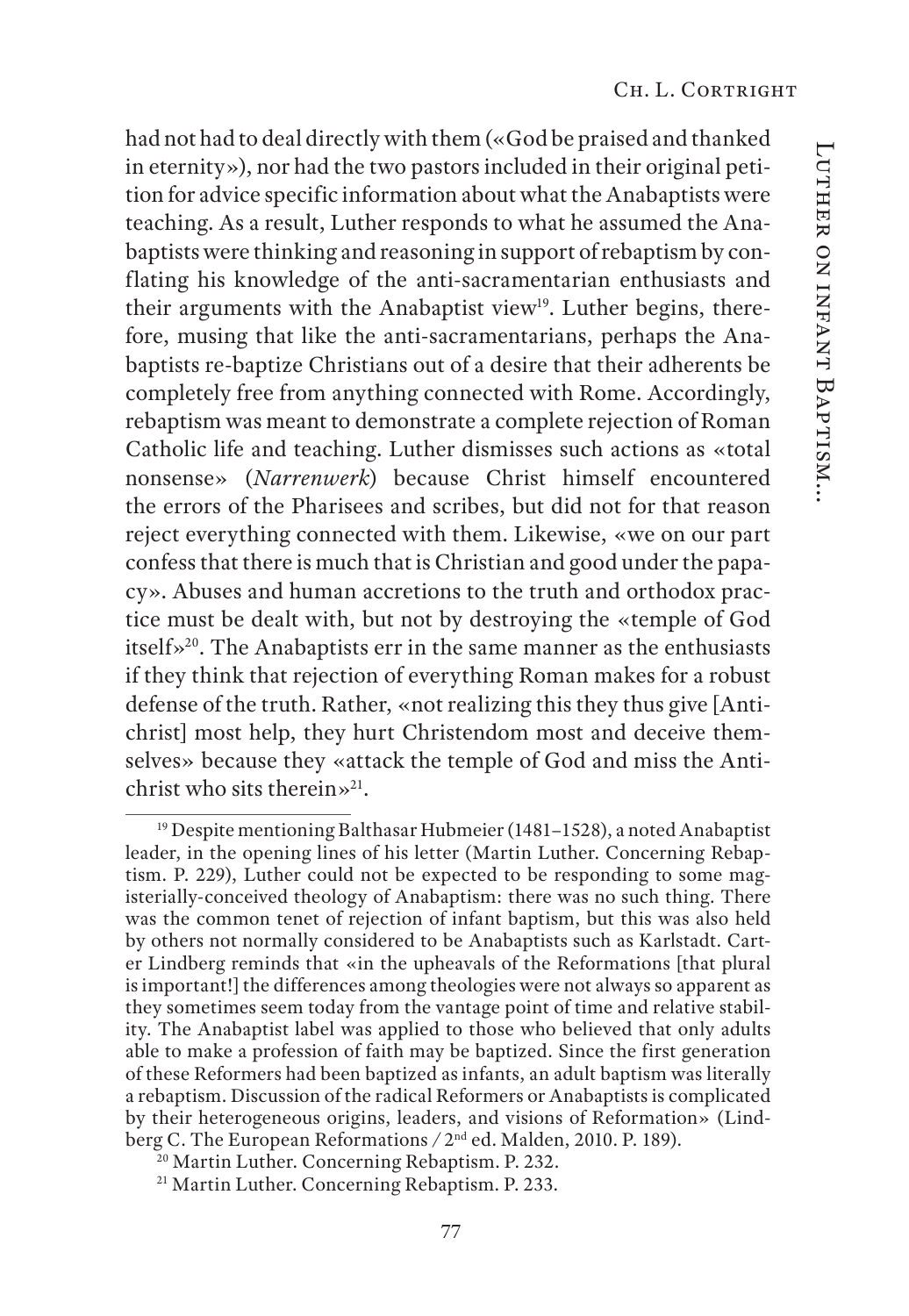Luther turns next to Anabaptist concerns about baptism made on the grounds that infant baptism is not part of a person's conscious memory. «[They] say that they know nothing of their baptism, and exclaim, "How do you know you have been baptized? You believe people who say you have been baptized. But you should believe God himself and not people, and you must be sure of your baptism"»<sup>22</sup>. Luther dismisses this as a «pretty shaky argument» (*ein loser fauler grund*). If one can accept and trust only that which is part of one's conscious experience and not rely on the report of others, then one can be sure of nothing pertaining to temporal or eternal things. How could someone even know that his own mother was truly his mother? More disastrously, «I might then claim that holy Scripture meant nothing, Christ meant nothing. The apostles, too, never preached. For I have not seen or felt these things»<sup>23</sup>. But order in the church, society, and public life depends upon trusting the word of man: this is your mother; this is your prince; you have been baptized. Such trust does not betray the need to obey God rather than man for God himself has established the temporal order of father, mother, and prince — and commanded baptism. Thus,

When anyone bears witness to the work of God it does not mean believing men, but God. In sum, when any one declares and bears witness to the work of God and which is not the figment of man's imagination, and this can be controverted neither by the devil nor man, then you believe God and not man, for it is the work of God which He so publicly discloses that even the devil cannot deny it $24$ .

To further demonstrate his point, Luther proposes three tests that answer the kind of existential objection to baptism this kind of argumentation tries to make: First, is this a work of God? Second, is it witnessed to as a reality? Third, does it show the fruits appropriate to its nature? Accordingly, the proposition, «this woman is my mother» is affirmed by the fact that in the first place, I exist and therefore must have a mother because God has ordained that I be born of a father and a mother. In the second place, others have witnessed to me that *this* woman is my mother and their witness

<sup>22</sup> Martin Luther. Concerning Rebaptism. P. 234.

<sup>&</sup>lt;sup>23</sup> Martin Luther. Concerning Rebaptism. P. 235.

<sup>&</sup>lt;sup>24</sup> Martin Luther. Concerning Rebaptism. P. 236.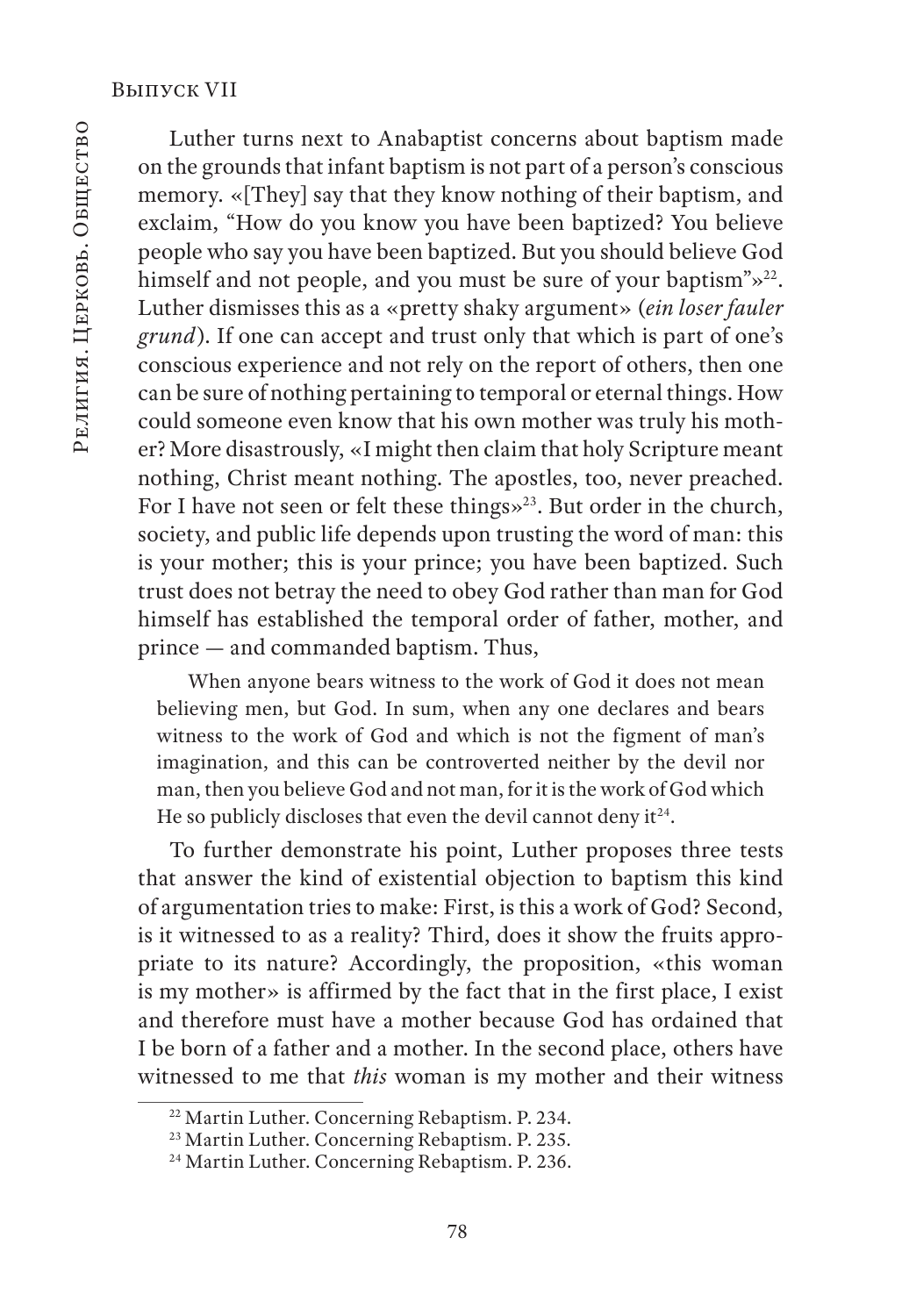is consistent. Finally, only a woman who is my mother would take me as her natural child, care for me, nurture me, etc. as this woman has!

Luther applies the same chain of reasoning to the proposition, «I have been baptized» and shows that one should similarly trust his baptism in early life because

…baptism, too, is a work of God, not invented by man but commanded by God and witnessed to by the gospel. Secondly, there are people who can witness to the fact that you have been baptized, and no one can contradict or prove the opposite. In the third place, there is the work, i. e., you are reckoned among Christians, admitted to the sacrament, and to the use of all Christian privileges… So all of this is clear proof of your baptism<sup>25</sup>.

Luther offers a critique of a third Anabaptist argument against infant baptism which claimed that Mark 16:16, «He who believes and is baptized will be saved», means that no one should be baptized before coming to faith. Those who claim this, Luther growls, are guilty of «great impudence» (*grossen vermessenheit*). If the Anabaptists' interpretation of the passage were correct, no one could presume to rightly baptize another since faith cannot truly be ascertained by any but God himself. It is important to read the passage for exactly what it says: «The text does not say, "He who confesses", but "He who believes"» Mark 16:16 is not speaking about *confession* of faith, but the *reality* of faith. Thus, the Anabaptists presume the presence of faith, thereby contradicting the plain meaning of Mark 16:16. Indeed, if faith must be assured before baptism may be given, then no baptism may be administered for «God alone knows the heart.» Moreover, because faith is not a static condition, and cannot be absolutely ascertained even by the believer himself, «I say the same thing about the baptized one who received or grounds his baptism on his faith»: under the conditions set by the Anabaptists reliance upon one's own fluctuating faith would lead to an unending desire for re-baptism. Luther concludes:

All this is nonsense. …[I]f they want to do justice to this passage, «Whoever believes,» according to their understanding, they must condemn rebaptism much more earnestly than the first baptism. Neither the baptizer nor the baptized can maintain his position, for both are uncertain of their faith. …[T]his verse, «Whoever believes,»

<sup>&</sup>lt;sup>25</sup> Martin Luther. Concerning Rebaptism. P. 239.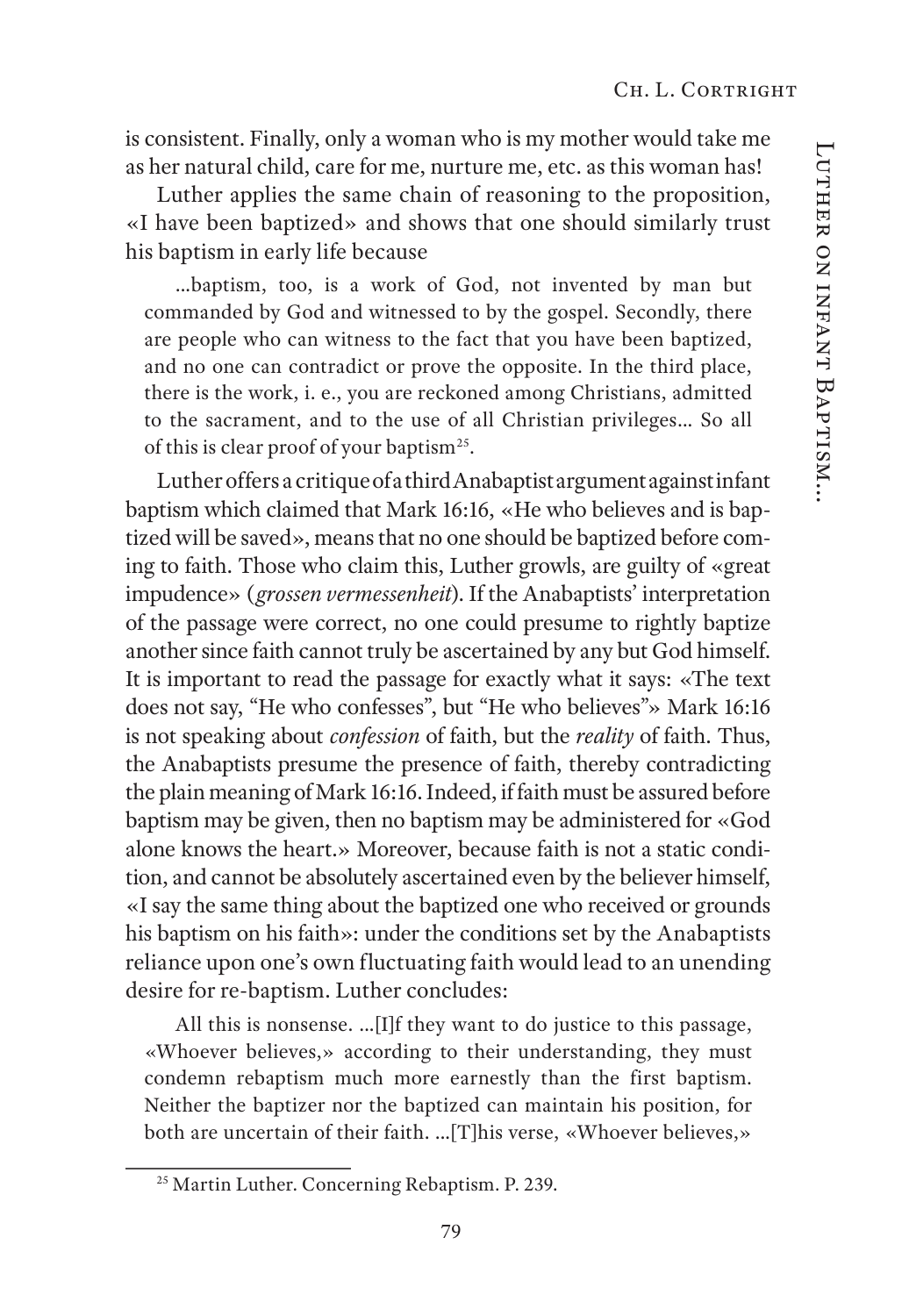does not compel us to determine who has faith or not. Rather, it makes it a matter of every man's conscience to realize that if he is to be saved he must believe and not pretend that it is sufficient for a Christian to be baptized. For the verse does not say, «Whoever knows that he believes, or, if you know that anyone believes,» but it says, «Whoever believes.» Who has it, has it. One must believe, but we neither should nor can know it for certain<sup>26</sup>.

The consideration of Mark 16 segues into Luther's discussion on infant faith. Luther introduces this central matter by noting that baptism has been administered «from the beginning of Christianity», and that the early church's practice was to baptize children<sup>27</sup>. To now raise doubts as the Anabaptists do about whether or not children have faith and to change the church's historic practice on the strength of such doubts is warrantless and unwise. It is not that historic practices are *ipso facto* sacrosanct. Luther notes that «we have indeed over-thrown monasteries, mass-priests, and clerical celibacy» but only on the strength of clear scriptural arguments. So also must the Anabaptists do: «Where is the Scripture by which they would prove it and on which they would build?»28. To object to infant faith because «they do not speak or have understanding» is to be deceived by presumption (*duenkel*), «and we cannot build on our presumption»29.

Indeed, contrary to what the Anabaptists assert on the basis of outward appearances, Scripture declares that «children may and can believe» (*kinder wol muegen und konnen glewben*)<sup>30</sup>. Luther adduces Psalm 106:37 and Matthew 2:16 as examples of children who were considered «pure and holy» (*rein und heilige*) — something they could not be without spirit and faith  $-$  as examples<sup>31</sup>.

<sup>26</sup> Martin Luther. Concerning Rebaptism. P. 241.

<sup>&</sup>lt;sup>27</sup> Martin Luther. Concerning Rebaptism. P. 245. See also: P. 245, fn 7: Luther cites St. Augustine as an authority that «child baptism has come from the apostles».

<sup>&</sup>lt;sup>28</sup> Martin Luther. Concerning Rebaptism. P. 242.

<sup>29</sup> D. Martin Luthers Werke. Bd 26. S. 156: «*und ist auff unser duenkel nicht zu bawen»* (The translation is mine).

<sup>30</sup> Martin Luther. Concerning Rebaptism. P. 242.

<sup>&</sup>lt;sup>31</sup> Luther's Works. Vol. 40. P. 242. In his letter Luther cites Psalm 72 evidently without checking the reference. The *WA* and *LW* editors correct the citation as Psalm 106:37f on the basis of Luther's discussion. See: D. Martin Luthers Werke. Bd 26. S. 156; Martin Luther. Concerning Rebaptism. P. 242. Psalm 106:  $37-38$  states, « $37$ They sacrificed their sons and their daughters to demons.<sup>38</sup>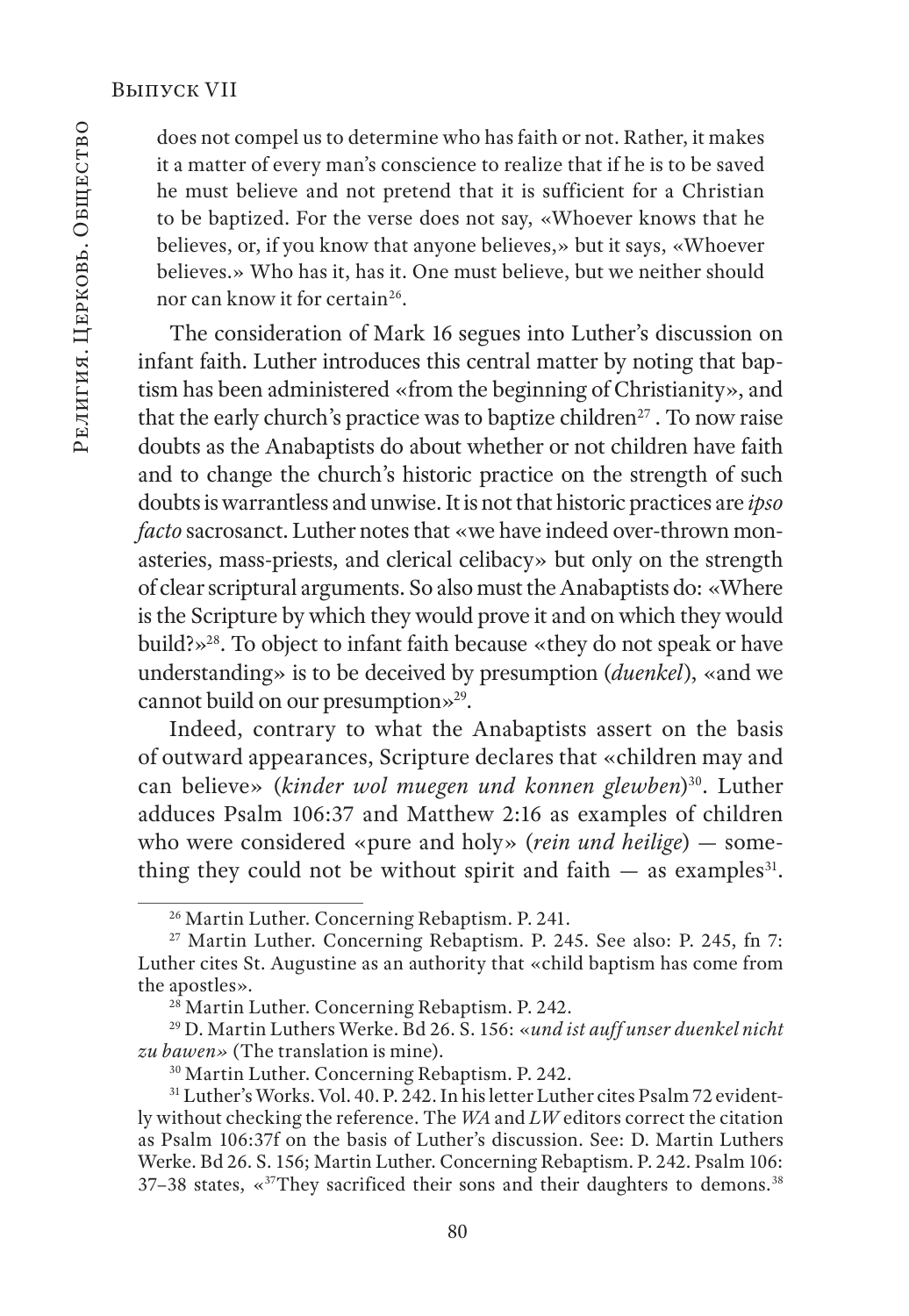More telling yet is Christ's command to the disciples (Mt 19:14) to permit the children to come to him for, «the kingdom of heaven belongs to children» (*Das hymel reich sey der kindlin*). Most telling of all, however, is the case of John (Lk 1:41) who in his mother's womb reacted in faith to the presence of the unborn Savior. John's case is significant not because it establishes that «all children have faith», but because it establishes the *capacity* of faith in infants. Thus the Anabaptist argument for rebaptism

…is uncertain and false inasmuch as you cannot prove that there may not be faith in children. Inasmuch as John had faith, though he could not speak or understand, your argument fails, that children are not able to believe. To hold that a child believes, as St. John is an example, is not contrary to Scripture. If it is not contrary to the Scripture to hold that children believe, but rather in accord with Scripture, then your argument, that children cannot believe, must be unscriptural<sup>32</sup>.

Luther presses the matter for its ramifications by pointing out that this unscriptural judgment concerning the capacity of infants for faith further renders the Anabaptists' disregard of the first baptism of those they re-baptize doubly rash since the same Christ before whom John leapt for joy is *in* Christian baptism, «in fact is himself the baptizer»<sup>33</sup>. This is the same Christ who commands that the *children* be brought to him. And let not the «misled spirits» circumvent the truth by parsing «children» here as the «humble»:

[T]his is a false note, for the text clearly says that they brought to him children, not the humble. And Christ does not say to let the humble come to him, but the children, and reprimanded the disciples, not because they kept the humble, but the children away. He embraced and blessed the children, not the humble, when he said, «Of such is the kingdom of heaven». So also Matt. 18[:10], «Their angels behold the face of my Father,» is to be understood as referring to such children, for he teaches us that we should also

They shed innocent blood, the blood of their sons and daughters, whom they sacrificed to the idols of Canaan, and the land was desecrated by their blood». The Matthew reference is to the «Holy Innocents» the boys of Bethlehem slain by Herod's soldiers.

<sup>32</sup> Martin Luther. Concerning Rebaptism. P. 242.

<sup>33 «…</sup>der selbige Christus bey der tauffe und yn der tauffe ist, Ja, er is der tauffer selbs…» (D. Martin Luthers Werke. Bd 26. S. 156).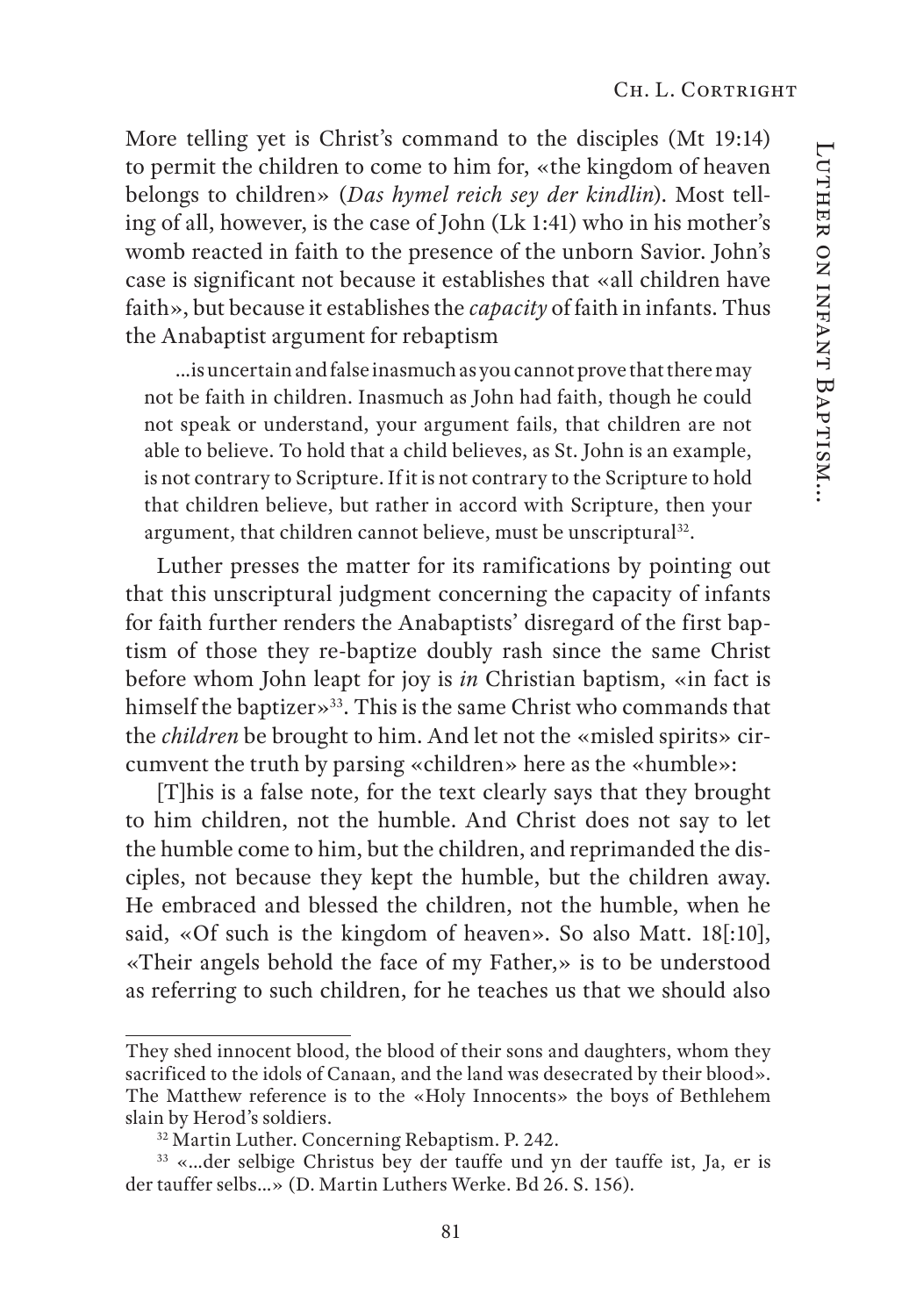be like these children. Were not these children holy, he would indeed have given us a poor ideal with which to compare ourselves. He would not have said, you must be like children, but rather, you must be otherwise than children. In sum, the misled spiritualist cannot make children here to mean the humble, except through his own imagining, for the words are too clear and forceful<sup>34</sup>.

Luther continues on in this fashion dealing with various objections to the passages offered thus far which he anticipates on the part of the Anabaptists. Concerning the purity and innocence of the Jewish children cited on the basis of Psalm 106, some who «want to take the force out of this text» will cite circumcision as the basis for the children's spiritual standing. But the explicit mention of girls in Psalm 106:37–38 renders mere physical circumcision moot in this regard. Rather, girls were not excluded from God's promises with Abraham despite not participating in circumcision as Genesis 17:7 makes clear, a fact which allows Luther to make a strong counter argument:

If they now believe that through the covenant of circumcision God accepts both boys and girls and is their God, why should he not also accept our children through the covenant of baptism? He has in fact promised us that he wants to be God not alone of the Jews but also of the Gentiles (Rom. 3[:29]), and especially of the Christians and those who believe. If the circumcision of boys avails both boys and girls, so that they become the people of God because of the faith of Abraham from whom they are descended, how much more then should not baptism help each one to become a member of the people of God because of the merit of Christ to whom he is brought and by whom he is blessed<sup>35</sup>.

Likewise, the argument that there is no direct command in Scripture to baptize infants is met with the observation that the Lord has not directly commanded the baptism of adults either — or just of men, or just of women. Rather, the Scripture employs the general command to baptize «all heathen» (*Heiden*), and the accounts in Acts and Paul's epistles of whole households being baptized — «and children are surely a good part of a household» — secures the legitimacy of children as subjects of baptism. The Anabaptists tread on dangerous ground: «for in divine matters one should act on certain, not dubious, grounds»<sup>36</sup>.

<sup>34</sup> Martin Luther. Concerning Rebaptism. P. 243.

<sup>35</sup> Martin Luther. Concerning Rebaptism. P. 244–245.

<sup>&</sup>lt;sup>36</sup> Martin Luther. Concerning Rebaptism. P. 245. Luther's argument concerning the inclusion of children in the so-called οι κος baptism accounts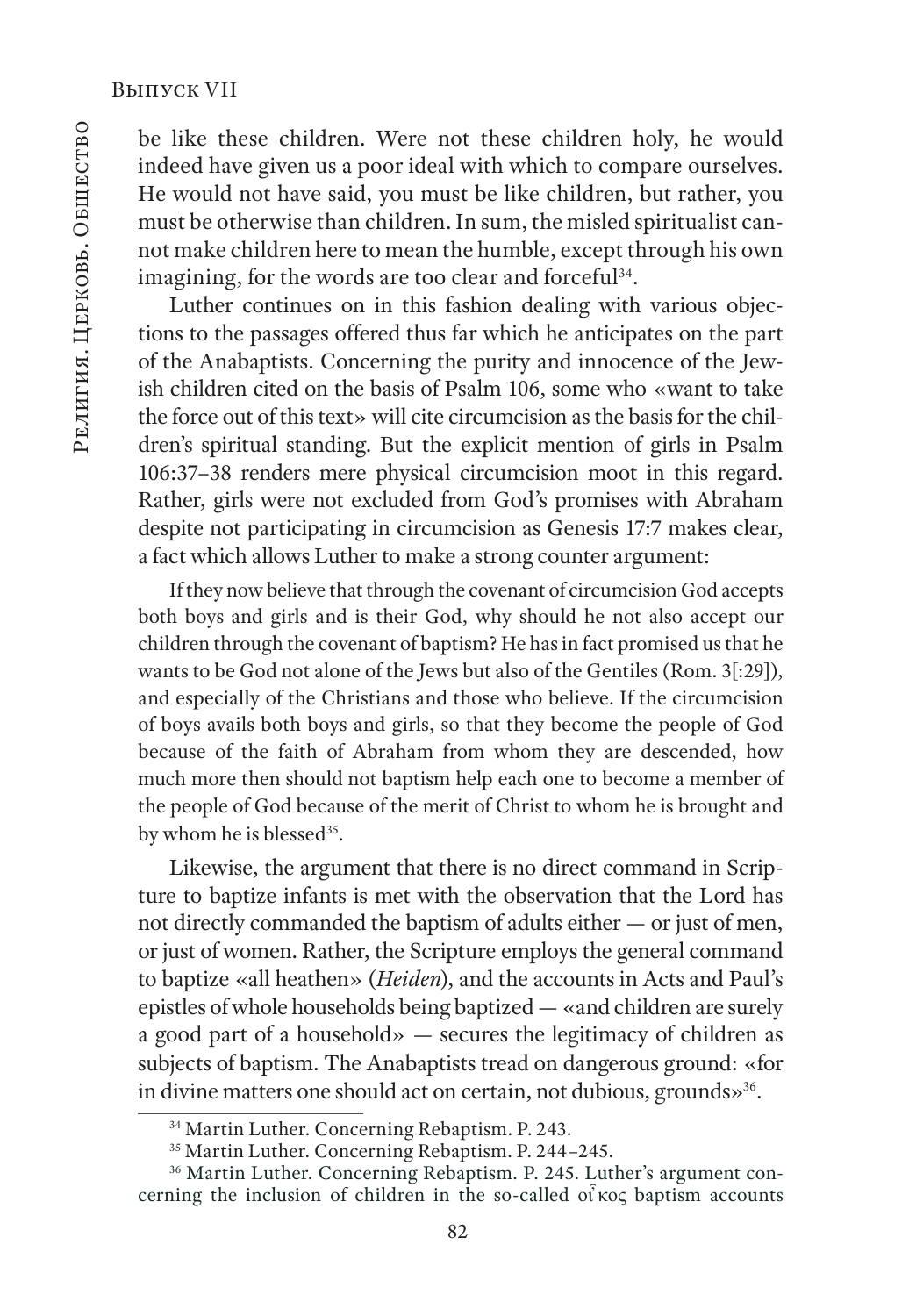It is at this point in «Von der Widdertauffe» that Luther shifts his discussion to consider another key matter in the defense of infant baptism, *viz*., baptism's independence from faith. Luther launches into this discussion by affirming again the core thought he has pursued thus far: Scripture does not deny the capacity of children for faith. It is therefore incumbent upon those who would deny this to cite specific Scripture to the contrary. But he then stipulates, «Yet even if they could establish that children are without faith when they are baptized, «it would make no difference to me»37. Baptism rightly administered is valid and as such does not require being repeated as the Anabaptists demand regardless of the way in which it was received. Luther cites the jurisprudence principle *abusus non facit cessare usum* in support and then illustrates the point by an analogy from marriage: a girl who married «without a wife's affection» for her husband, but who subsequently came to love him two years later would not be required to become engaged and married a second time.<sup>38</sup> Likewise, Israel's failure with respect to the covenant of Sinai did not invalidate that covenant or require that God reinstitute it for those who repented or later came to faith with respect to it. Human error and failure is not stronger than God's institution, and this is true also of baptism. However, the Anabaptist view requiring faith for baptism via their misreading of Mark 16:16 reverses this and alters the nature of baptism. Luther draws a firm line asserting «baptism does not depend on faith»<sup>39</sup>.

Luther's point is to separate God's *institution* of baptism from its right *reception*, a demarcation enshrined in his two catechisms'

of the New Testament was at the heart of the debate between Joachim Jeremias (*Infant Baptism in the First Four Centuries*) and Kurt Aland (*Did the Early Church Baptize Infants?*) in the 1960s. The debate merely serves to underscore the impossibility of proving the matter on the basis of the historical evidence. See again: Cortright Ch. L. «Ego Te Baptizo»... P. 16–18.

<sup>&</sup>lt;sup>37</sup> Luther's Works. Minneapolis, 1958. Vol. 40. P. 246. Emphasis added. Compare the original: *«Wolan, ich setze gleich, das sie aller dinge kuendten gewis machen, das die kinder on glauben sind yn der tauffe…»*, i. e. «See here, it is the same to me, if they make it all certain that children are without faith in baptism…» (D. Martin Luthers Werke. Bd 25: Vorlesungen über Titus und Philemon 1527; Jesaja (1528/30); Reihenpredigten über 3. und 4. Mose 1527/28. Weimar, 1905. P. 159).

<sup>38 «</sup>Abuse does not end right use».

<sup>39</sup> Luther's Works. Vol. 40. P. 248.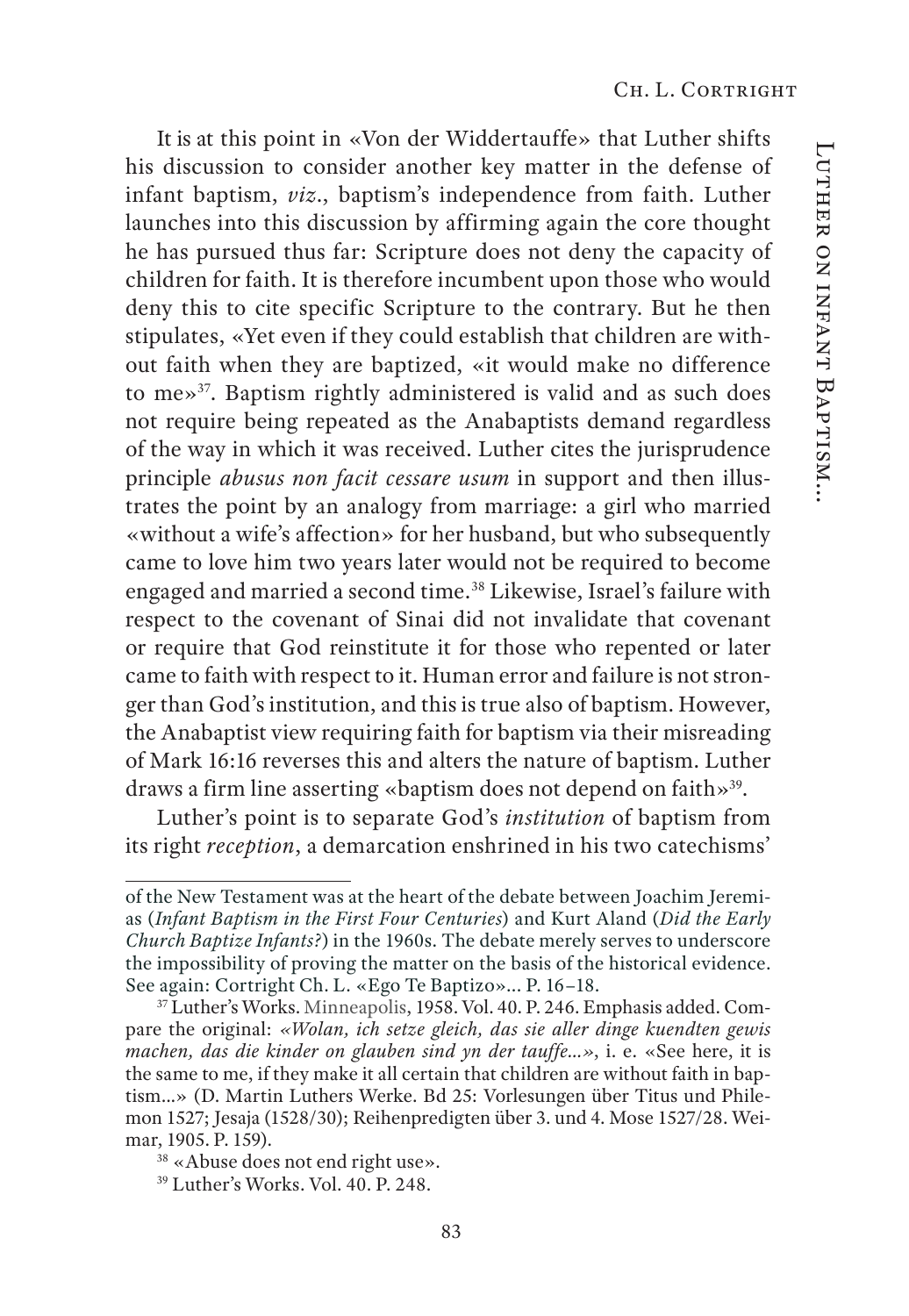articles on baptism<sup>40</sup>. By this distinction between baptism-as-instituted and the right reception of the sacrament Luther denies the need for rebaptism theologically and practically. Even if one granted the Anabaptist thesis of the impossibility of infant faith (a stipulation Luther allows only for the sake of argument), all the Anabaptist could say truthfully would be that a «"genuine baptism" (*rechte tauffe*)… has been wrongly and not properly received». Luther affirms the juridical principle concerning *abusus* once again:

Abuse does not alter the nature of a thing. Gold does not become straw because a thief steals and misuses it. Silver doesn't turn to paper if it is dishonestly obtained by a usurer. Since then the Anabaptists demonstrate only the abuse of baptism, they fly in the face of God, nature, and reason, when they want to alter and make anew baptism itself in treating the abuse<sup>41</sup>.

This analysis unveils the «ungospel» inherent in the Anabaptist position. By misconstruing Mark 16 so that «faith» becomes part of baptism's *esse*, Anabaptist rebaptism becomes in its *esse* a work done in obedience rather than a gift received from God's grace. Luther ascribes this shift — made ostensibly in praise of «faith» («In reality they pay little attention to faith») — to the devil. It is Satan's *meister stuck* by which Christians leave a righteousness of faith for one of works. And that such things are happening among the German people? «What shall I say? We Germans are and remain true Galatians», Luther laments<sup>42</sup>. Nonetheless, those who listen and receive the Word know that the sacrament of baptism

…is a strong and sure foundation, affirming that God has made a covenant with all the world to be a God of the heathen in all the world, as the gospel says ...As a sign of this covenant he has instituted baptism, commanded and enjoined upon all heathen, as Matt. [28:19] declares… In the same manner he had made a covenant with Abraham and his descendants to be their God, and made circumcision a sign of this covenant. Here, namely, that we are baptized; not because

<sup>40 «</sup>Von der Widdertauffe» predated the Small and Large Catechisms by about a year. Their gestation was already under way, however, and both reflect the thinking Luther was doing with the present tract.

<sup>41</sup> Luther's Works. Vol. 40. P. 248.

<sup>42</sup> Luther's Works. Vol. 40. P. 249; D. Martin Luthers Werke. Bd 26. S. 162: «Was sol ich sagen? Wir Deudschen sind rechte Galater und bleiben Galater».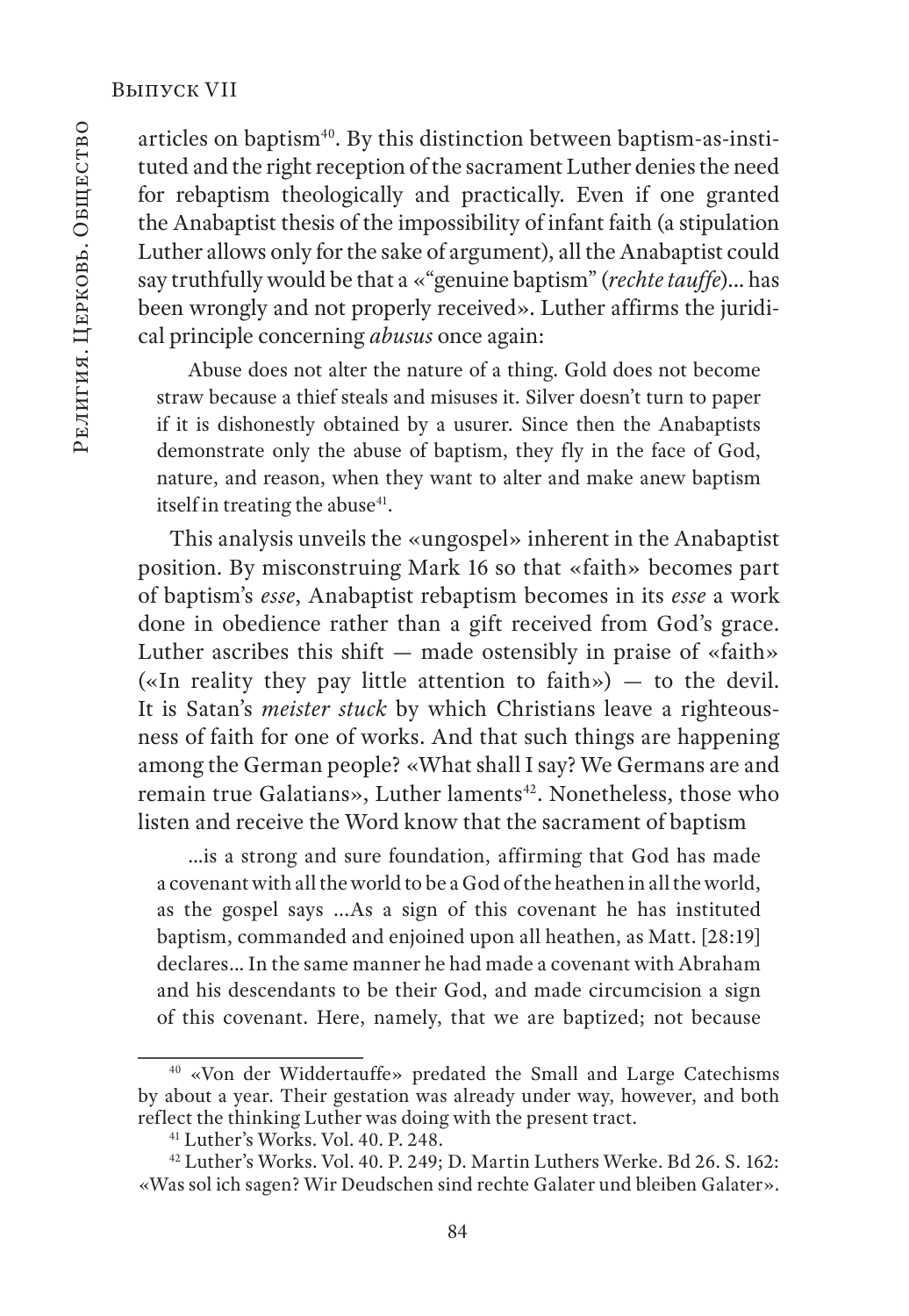we are certain of our faith but because it is the command and will of God. For even if I were never certain any more of faith, I still am certain ofthe command of God, that God has bidden to baptize...43

Luther does not wish to be misconstrued, however, concerning faith and baptism. His argument against the Anabaptists required strongly making the distinction between baptism's essential nature as entirely the work of God and the reception of baptism's blessings through faith. «[O]ne should add faith to baptism,» he affirms, but a lack of faith does not make *rechte* baptism «incorrect, uncertain, or of no meaning»<sup>44</sup>. With regard to infant baptism, the Anabaptists are wrong to re-baptize because the sacrament is valid apart from faith. And while it is true, «…we cannot prove that children do believe with any Scripture verse that clearly and expressly declares [infant faith] in so many words,» neither can the Anabaptists produce any similarly clear, express Scripture restricting baptism only to adults. Luther does not allow this assessment, however, to leave the matter as if it were a mere stand-off between opinions: «We are… persuaded by many good reasons to hold that child baptism is right and that children do believe».

The final portion of «Von der Widdertauffe» gives six such «good reasons.» Foremost of these is the witness of the early church which Luther cited earlier in the treatise. Infant baptism «derives from the apostles» and has an ancient and continuous history; in view of the impossibility of proving that infant faith is impossible or that infant baptism is forbidden, «we cannot oppose it, but must let it continue» (*so koennen wirs nicht weren, mussens so lassen bleiben*<sup>45</sup>. Even if one were unsure of infant faith, one should rather err by maintaining infant baptism rather than the alternative.

For if, as we believe, baptism is right and useful and brings the children to salvation, and I then did away with it, then I would be responsible for all the children who were lost because they were unbaptized — a cruel and terrible thing. If baptism is not right, that is, without value or help to the children, then I would be guilty of no greater sin than the Word of God had been spoken and his sign given in vain<sup>46</sup>.

<sup>43</sup> Luther's Works. Vol. 40. P. 252.

<sup>44</sup> Luther's Works. Vol. 40. P. 252.

<sup>45</sup> Luther's Works. Vol. 40. P. 254; D. Martin Luthers Werke. Bd 26. S. 166.

<sup>46</sup> Luther's Works. Vol. 40. P. 254.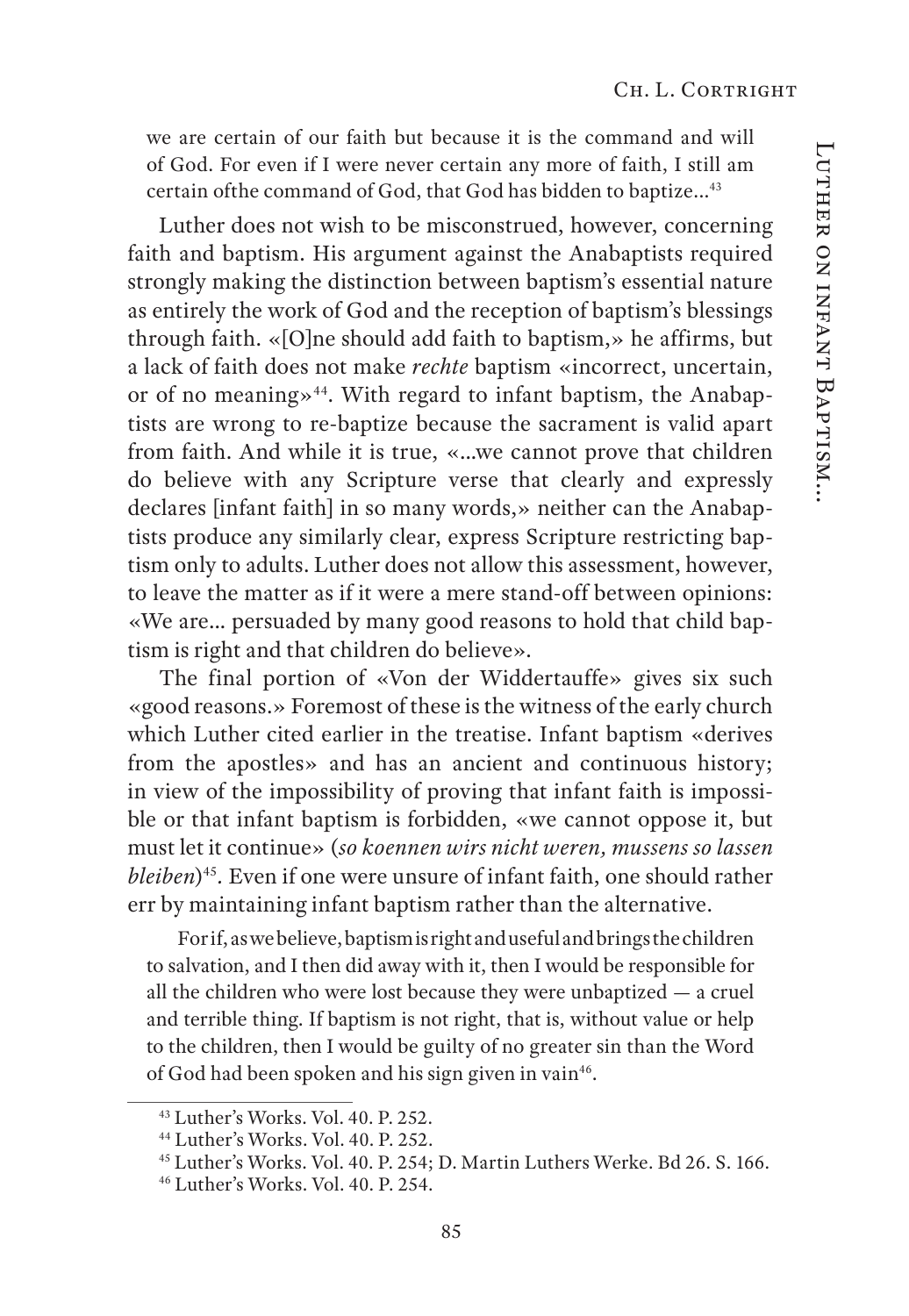In the second place, one must ask why God would have permitted baptism to arise and continue to the point that it is now universal, if it was counter to his will. «No heresy endures to the end, but always, as St. Peter says, soon comes to light and is revealed as disgraceful.» The dishonor of baptism by the Anabaptists does it no final injury; rather, God has maintained child baptism along with the Bible and the Lord's Prayer as a miracle of his grace.

Luther's third point builds off the latter: infant baptism is seen as godly in that God has given «great and holy gifts» to many who have received baptism as infants. This he would not do if it was against his Word and will. «Since he thus gives such gifts as we must admit to be holy gifts of God, he confirms, of course, thereby the first baptism and considers us rightly baptized»<sup>47</sup>.

In fourth place Luther argues that the very existence of the church over the span of «more than a thousand years» during which time virtually all baptisms were *kinder teuffen* attests to the validity of child faith. For if infant faith was impossible, and infant baptism no real baptism, then there would be no Christian church either, which is both patently false and counter to the Creed. Again, the universality of the practice coupled with the continuity of the church under infant baptism «gives rise to no probability that [infant baptism] is wrong, but rather to a strong indication that it is right»<sup>48</sup>.

In the fifth place, Luther cites 2 Thessalonians 2:4, «[Antichrist] will oppose and will exalt himself over everything that is called God or is worshiped, so that he sets himself up in God's temple, proclaiming himself to be God» and notes that accordingly, even under Antichrist, the temple of God has the truth, is «true Christendom» (*rechte Christenheit*), and must, therefore, authentically have and practice baptism. Since no other baptism than child baptism is visible «whether under the pope, among the Turks, or in all the world,» it is the true baptism and not to be doubted.

In sixth and final place, God's express commission to his church declares a covenant with *allen Heiden* through the gospel and baptism. The inclusive nature of «all» cannot be disregarded so as to exclude children. Baptism, moreover, parallels the covenantal

<sup>47</sup> Luther's Works. Vol. 40. P. 256.

<sup>48</sup> Luther's Works. Vol. 40. P. 256.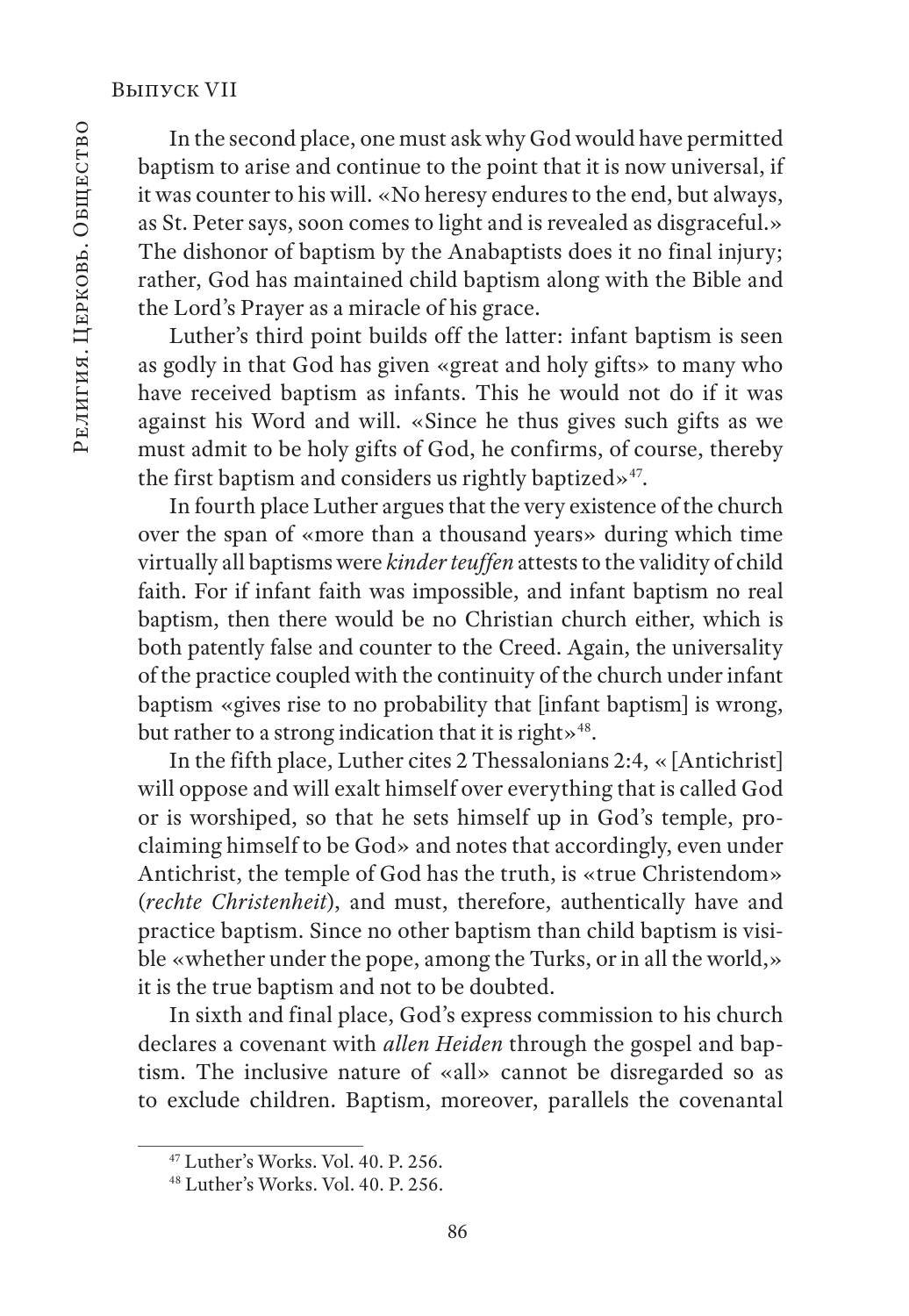sign of circumcision which, as Luther noted earlier, transcended merely being a sign in the flesh of boys to encompass all of Israel's children, male and female and «made the children of Abraham believe that they were… the people of God, according to the promise» of Genesis 17:7. Since that is true, then «this new covenant and sign must be much more effectual and make those a people of God who receive it… If we follow his command and baptize everyone, we leave it to him to be concerned about the faith of those baptized»<sup>49</sup>.

## *The Large Catechism: Excursus on Infant Baptism,* 1529

Luther had been contemplating the development of his catechisms since the early 1520s, however, the story of their development is readily available and does not need to be rehearsed here<sup>50</sup>. «Von der Widdertauffe» may be considered in some ways a preliminary essay in Luther's thought and argumentation on infant baptism that becomes incorporated into the excursus of the «Large Catechism».

Baptism comprises Part IV of the «Large Catechism». Luther develops this chief part along the same basic outline as the questions on the sacrament in the «Small Catechism» with the interpolation of the discussion of infant Baptism between the use and significance of the sacrament:51

Luther opens the excursus by posing two questions «that the devil uses to confuse the world through his sects,» that is, «Do children believe, and is it right to baptize them?». Before answering Luther inserts an encouragement that «the simple» (*Wer einfältig ist…*) dismiss the matter from concern. Trigg notes that this double-pronged nature of the discussion and the admonition to not worry about objections to infant

Baptism's nature §3–22 Baptism's blessings, §23–31 Baptism's use, §32–46 Infant Baptism, §47–63 Baptism's significance, §64–86

<sup>49</sup> Luther's Works. Vol. 40. P. 258.

<sup>50</sup> For Brecht's treatment of the development of the catechisms see: *Martin Luther: Shaping and Defining the Reformation, 1521–1532,* 273ff.

<sup>&</sup>lt;sup>51</sup> K-W, 462, fn 208 notes that a separate heading for the excursus was added to the margin of the second edition of the «Large Catechism» and was inserted into the text in the Book of Concord, 1580.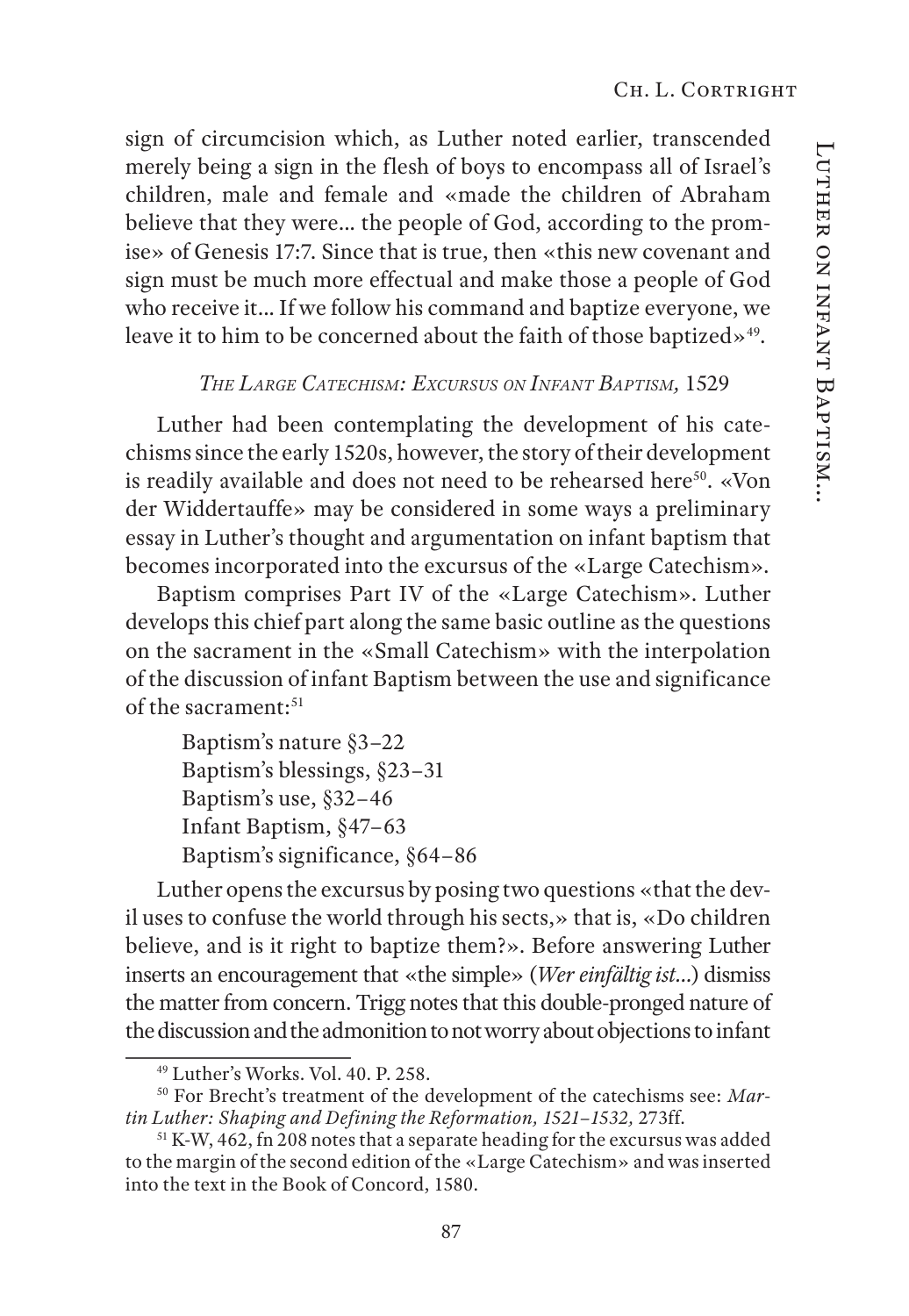baptism were interpreted by Karl Barth in his critique of infant baptism as «signs of irritability» that betray an uneasy and weak argument for infant baptism<sup>52</sup>. But this betrays in its own right a failure on Barth's part to comprehend the *pastoral* nature of the «Large Catechism» and Luther's typical *pastoral* concern that «Hans and Greta» in the pew not be burdened unnecessarily<sup>53</sup>. The discussion of infant baptism that follows combines with «Von der Widdertauffe» to offer to parish pastors «at least five main lines of defense»54.

Luther's first argument in the excursus is an appeal to the blessings on infant baptism throughout the Christian centuries. The baptism of infants is «pleasing to Christ» and is «his own work» as can be seen in the sanctification of Christians throughout history who received baptism as infants. This would not be the case if infant baptism was not acceptable to God. The Holy Spirit is not given contrary to God's will, but «even today there still are many whose teaching and life attest that they have the Holy Spirit» (LC, IV, 49) and who were baptized as infants. Luther reaches back in history and adduces Bernard of Clairvaux, John Gerson, and Jan Huss as exemplars of such sanctification<sup>55</sup>.Trigg notes that Luther's argument here implies censure of the Anabaptists because of their isolation in church history via their rejection of *Kinder tauffe* (an argument that is somewhat weak in Luther's case because of his own defiance of «Councils, Popes, and Christendom itself»). Likewise, there is the strand that God would not have permitted such a «wholesale and universal error.» But at its root, Luther's first defense is the very existence of the church: baptism is one of the very marks of the church:<sup>56</sup>

<sup>52</sup> Barth's position is cited in: Trigg J. D. Baptism... P. 99, fn. 174.

<sup>53</sup> See: The Pastoral Luther: Essays on Martin Luther's Pastoral Theology / Ed. T. Wengert. Grand Rapids, 2009. The pastoral side of Luther ought not be overlooked in this regard. See the discussion of this in the introduction of this volume, especially pages 23–27.

<sup>54</sup> Trigg J. D. Baptism... P. 100.

 $55$  K-W, 463, fn. 210–212 notes Luther's frequent use of Bernard [1090–1153] as a well-known and accepted exemplar of genuine piety. Gerson [1363–1429] was a highly respected conciliarist and practical theologian to many of the reformers. Huss [c. 1370–1415] was widely seen as a forerunner to the evangelical reformation who was condemned and executed at the Council of Constance.

<sup>56</sup> See: *On the Councils and the Church* [1539]*,* especially Part III, in which Luther discusses seven marks of the church with baptism as the second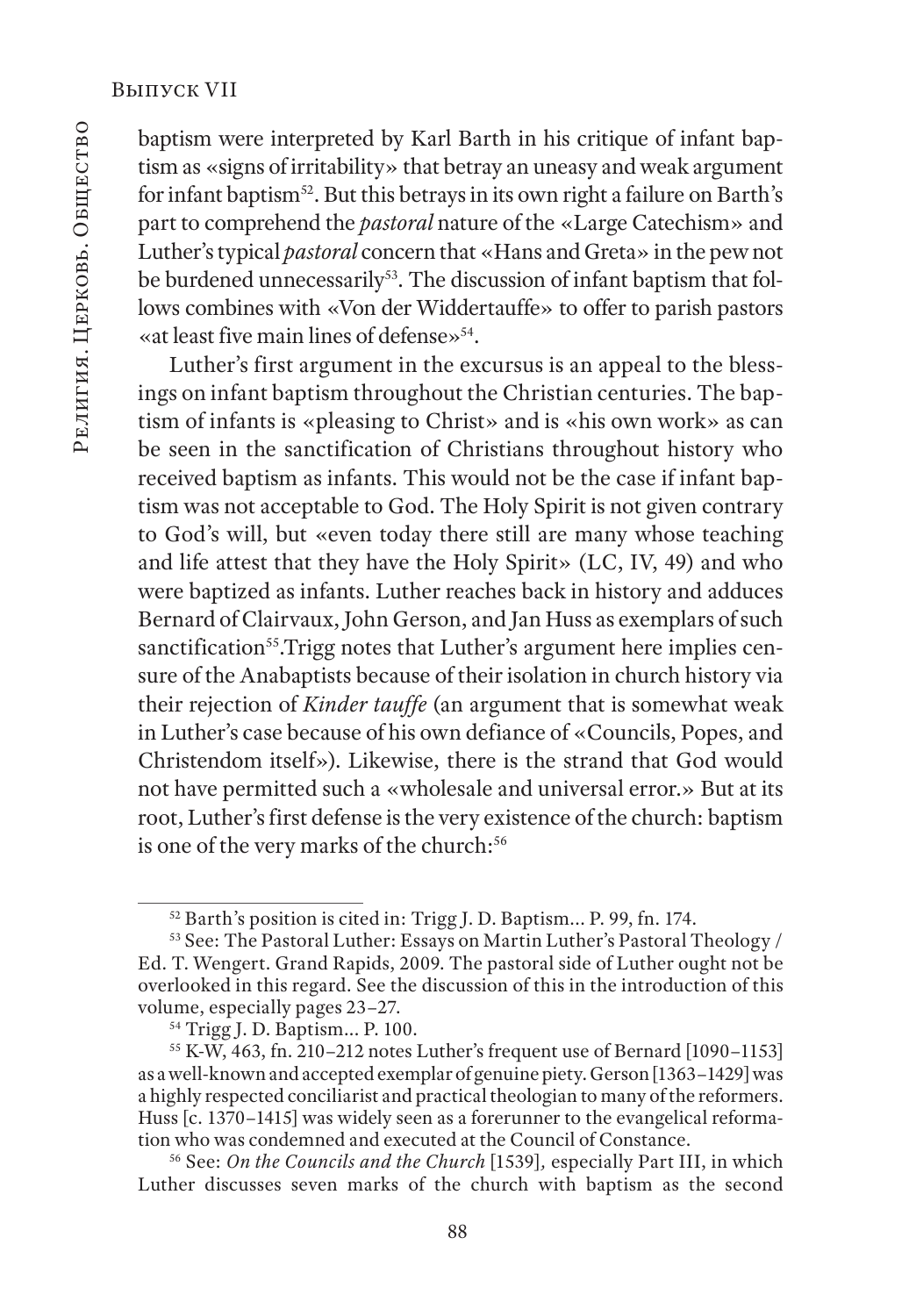Baptism has a particular place and importance. Without valid baptism, there can be no Church. Thus, on Anabaptist presuppositions, there can have been no Church for hundreds of years, as there has been no true baptism… Luther's unwillingness to accept the possibility of God allowing heresy to continue for so long is more thoroughly theologically grounded than might at first appear. Baptism, along with the scriptures and the sacrament of the altar, is a mark of the Church, and essential to  $it^{57}$ .

Luther considers this defense to be «about the best and strongest proof for the simple» (LC, IV 51): God has promised that the church will never disappear in this world and cannot contradict himself. Let the Christian take comfort in the truths confessed in the third Article of the Creed.

The excursus next repeats the defense that baptism's validity is not dependent upon the faith of the baptizer or the baptized. Rather, «everything depends upon the Word and commandment of God» (LC, IV, 52). This point is discussed at length in «Von de Widdertauffe» and Luther does not expand the substance of the argument in the excursus. It is important to note again that this truth is not confined to infant baptism, but is «of general applicability» to the sacrament in every case. It is also important to note, as Trigg does here: «Issues right at the heart of Luther's theology are engaged here; the nature of faith, the priority and all-sufficiency of God's word of command, the direction of religion from God to man [*Gottesdi*enst!], and the identity of baptism as God's work, not man's»<sup>58</sup>.

The «Large Catechism» discussion proceeds from this point to answer casuistry concerns raised by the confusion of the validity of baptism via God's word and command with faith-concerns. Thus, «even though a Jew should come today deceitfully…and we baptized him in good faith, we ought to say that his baptism was nonetheless valid» (LC, IV, 54). Christians should therefore view their baptism in similar manner as the Sacrament of Altar, that is, «not on the strength of my own faith, but on the strength of Christ's Word». Thus,

<sup>(</sup>Luther's Works. Minneapolis, 1966. Vol. 41: Church and Ministry III. P. 143– 178). Baptism is treated on p. 151.

<sup>57</sup> Trigg J. D. Baptism... P. 101.

<sup>58</sup> Trigg J. D. Baptism... P. 102.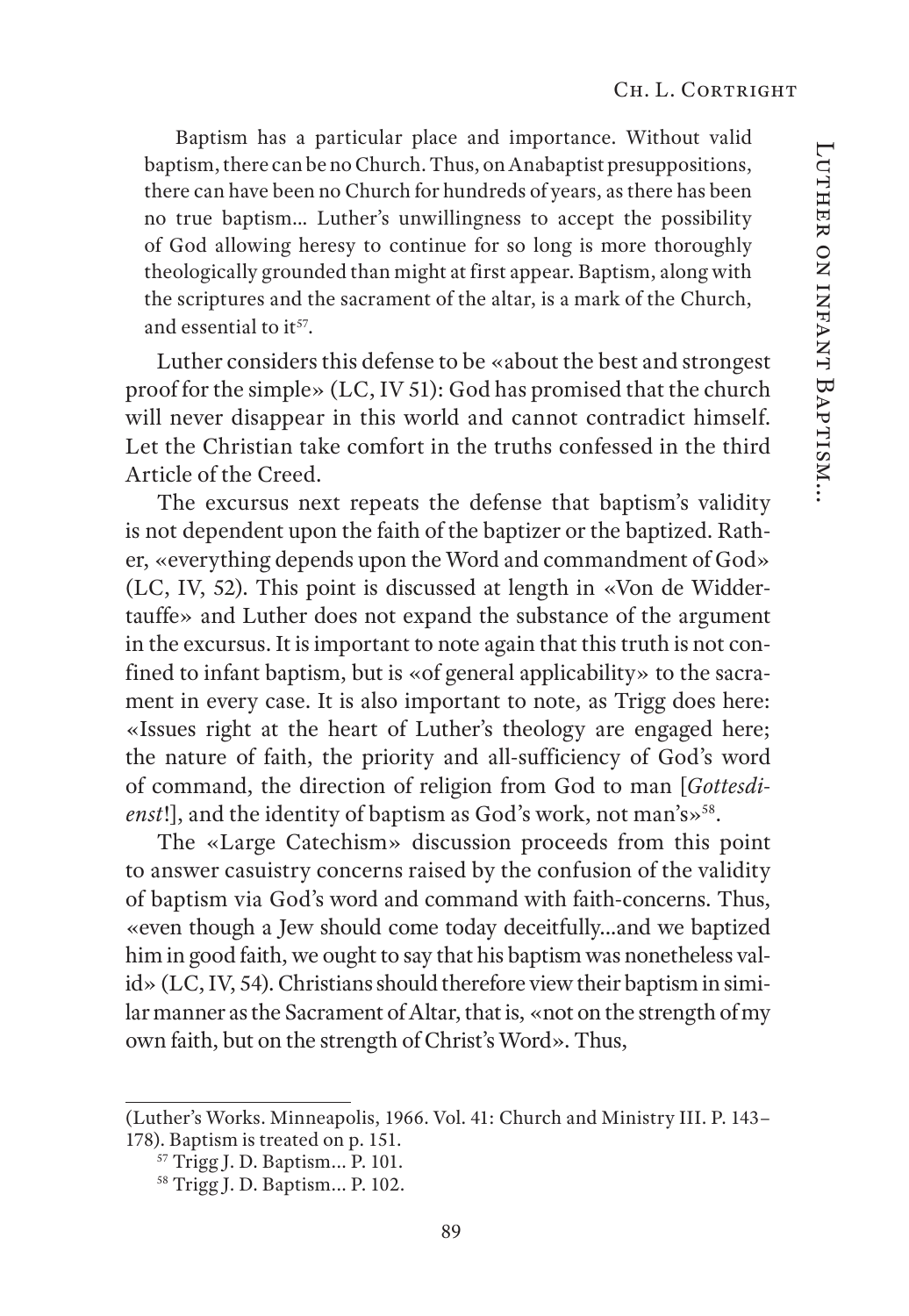…we do the same with infant baptism. We bring the child with the intent and hope that it may believe, and we pray God to grant it faith. But we do not baptize on this basis, but solely on the command of God. Why? Because we know that God does not lie. My neighbor and  $I$   $-$  in short, all people  $-$  may deceive and mislead, but God's Word cannot deceive (LC, IV, 57).

To argue causally from a lack of faith that a baptism is invalid is thus «presumptuous and stupid» (*vermessene [und] tölpische*) as if to say, «If I have no faith, then Christ is nothing». As in «Von de Widdertauffe»*,* the key principle, «Abuse does not abolish the substance of a thing» is cited again for its pertinence (LC, IV, 58).

These two lines of argumentation, then  $-1$ ) infant baptism is *rechte taufe* because otherwise there would have been no church since the apostles; 2) *rechte taufe* is not *rechte* as a function of faith, but depends solely on the word and command of God — provide the main content of the excursus. Trigg suggests that Luther «hints» at a third line of argument — *fides aliena —* in his statement, «I come here [before God] in my faith and in the faith of others» (*Ich kome her ynn meinem glauben und auch der andern/Venio huc in mea et aliorum fide*) (LC, IV, 56)<sup>59</sup>. This is not *fides aliena* in the Roman sense, but an appeal to the fact that the faith and resulting prayers of other believers for God's blessing on baptism are answered. Scaer notes,

Luther holds that the faith of the  $\text{church} - \text{who}$  else has faith? — brings our children and those of others to Baptism. This faith helps but does not take the place of the child's. The church's faith is not a vicarious faith, a faith substituting for the child's. In fact, the church prays that God would give the child faith. Luther goes so far as to suggest that many people baptized as children turn out badly because their sponsors have not offered up sufficient prayers for them in their fight against the devil. Baptism and the church's prayer both are the cause of regeneration, but in different senses. Thus even before a child is born he is offered up to God by the prayers of the church...<sup>60</sup>

<sup>59</sup> Trigg J. D. Baptism... P.102. «The reference to *fides aliena* is entirely general — there is no indication of the specific role of godparents. It is not present at all in «Von der Widdertauffe»*,* and in general it has the aspect of an argument which Luther inherited from others, without making it fully his own».

<sup>60</sup> Scaer P. D. Baptism. P. 189. For Luther's remark cited by Scaer, see: Martin Luther. The Order of Baptism, 1523 // Luther's Works. Vol. 53. Minneapolis, 1965. P. 102.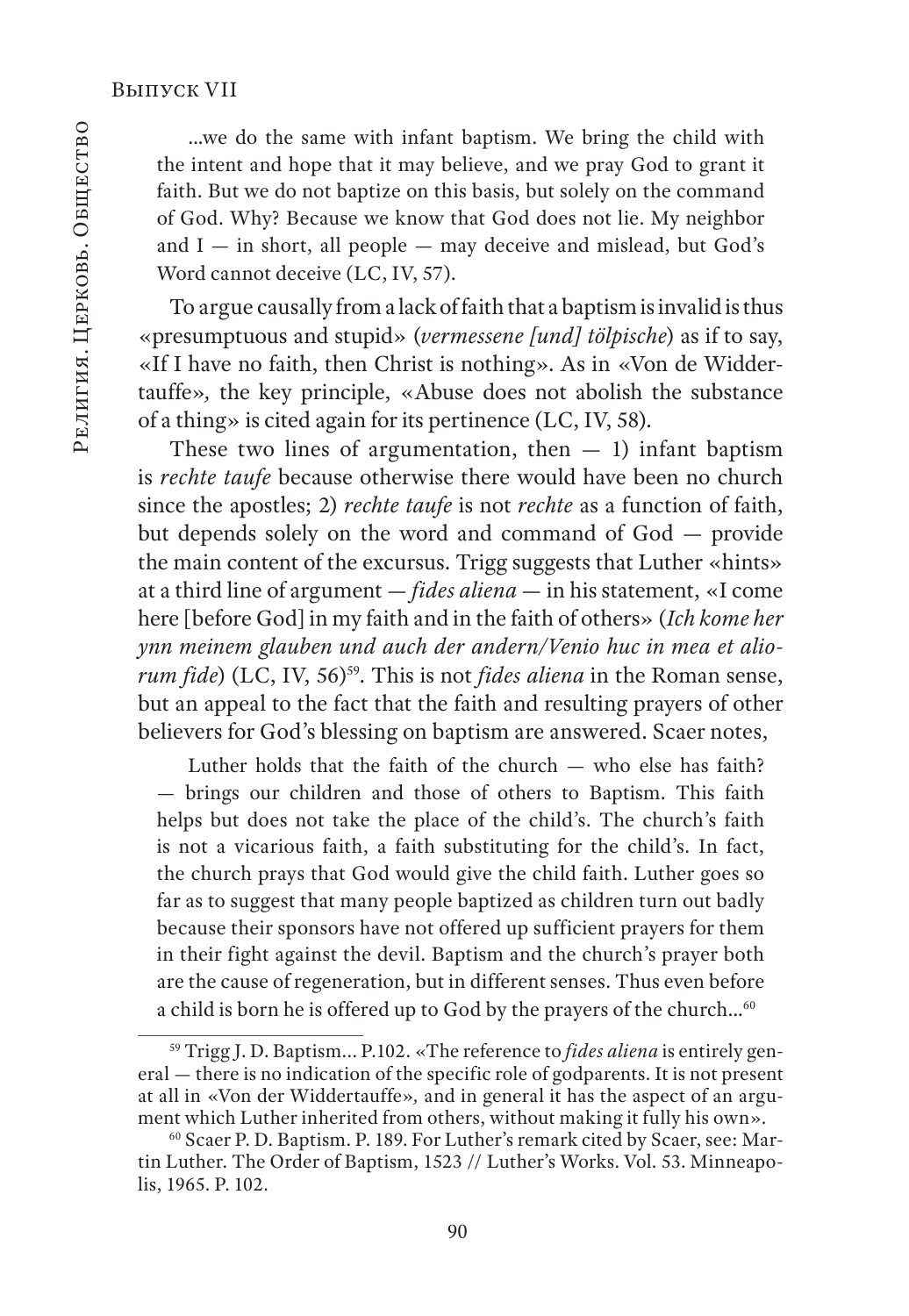Of interest and by way of contrast between the excursus and «Von der Widdertauffe» is the prominence in the latter treatise of the discussion of infant faith compared with its merely tangential inclusion in both the Large and Small Catechisms. As was seen in «Von der Widdertauffe»*,* Luther had to admit «we cannot prove that children believe with any Scripture verse…in so many words», but that neither can the Anabaptists produce any similar clear, express Scripture that they do not<sup>61</sup>. Luther's argument is essentially to shift the burden of proof to those wishing to exclude infant faith. As Luther's argumentation in «Von der Widdertauffe» shows, he believed this shift was scripturally warranted<sup>62</sup>. Trigg cites research that the reason for the lack of argumentation in the excursus for infant faith — despite the initial question with which the excursus opens — is a notable shift in Luther's argumentation about infant faith that was prominent during Luther's conflict with Karlstadt and the enthusiasts between 1522–1526 and the different assault by the Anabaptists in the late 1520s. The Anabaptists' attack «caused Luther to lay more stress on the validity of baptism without faith than on the other arguments» $63$ .

#### **CONCLUSION**

Infant baptism in Luther does not differ at all from the Reformer's theology of baptism taken generally. Indeed, it bears repeating that as Luther writes of baptism anywhere, he has in mind *Kinder taufe* as the default. It is not the age of the baptizand, nor his faith that is the core concern of Luther's theology, but «the water enclosed in God's command and connected with God's Word» (SC, Baptism, 1–2). As we see, even the staunch defense of infant faith is a function of the Lord's Word and promise in baptism. Trigg reminds that this Word is not merely historical in Luther. Rather, «The word of God to which the water is joined is a *present* word, which cannot be

 $61$  Luther's Works. Vol. 40. P. 252.

<sup>&</sup>lt;sup>62</sup> This line of argumentation is used frequently in subsequent Lutheran discussions of the issue. See, for example: Hoenecke A. Evangelical Lutheran Dogmatics IV / Trans. by J. Fredrich, P. Prange and B. Tackmier. Milwaukee, 1999. P. 102–104, and Das A. A. Baptized... P. 59.

<sup>&</sup>lt;sup>63</sup> Trigg J. D. Baptism... P. 103. Fn. 193. Trigg is citing the research of Lorenz Grönvik (Die Taufe in der Theologie Martin Luthers*.* Åbo, 1968. P. 162–164). In any case, it merely represents and strategy of argumentation, not an abandonment of infant faith as Luther's belief.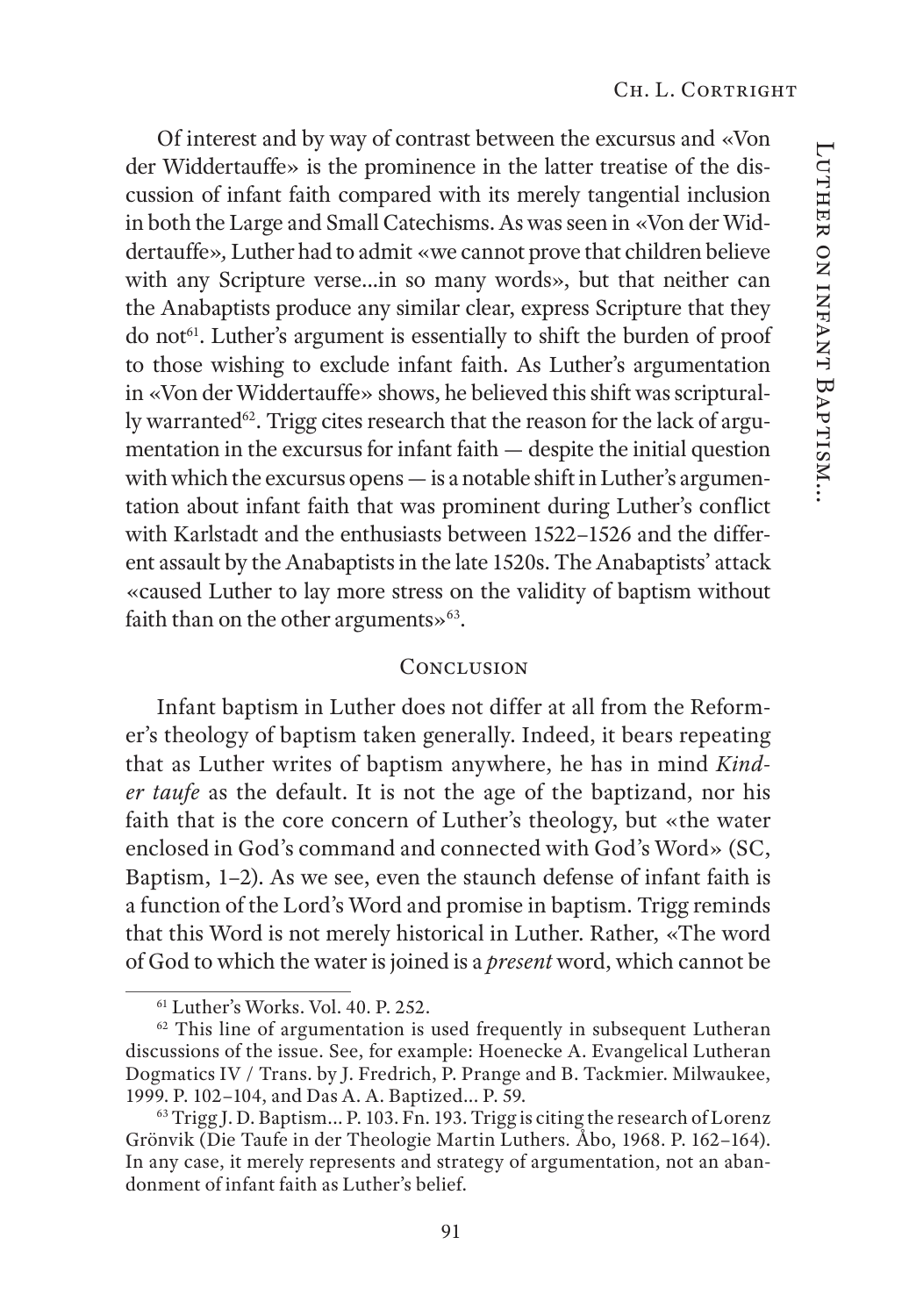confined to the moment of administration, let alone to the dominical institution of the sacrament… God is to be met, encountered, and above all, heard — now, at the trysting places of baptism and the other means of grace»64. Luther closes out his discussion of the sacrament in the «Large Catechism» with words to the baptized, infant or adult, man or maid, but all God's new creation:

…let all Christians regard their baptism as the daily garment that they are to wear all the time. Every day they should be found in faith and with its fruits, suppressing the old creature and growing up in the new (LC, IV, 84–85).

#### *ИсточнИкИ <sup>И</sup> лИтература*

1. D. Martin Luthers Werke: Kritische Gesamtausgabe / Hrsg. von J. K. F. Knaake. Bd 2. Weimar: Böhlau, 1883. — 794 s.; Bd 26: Vorlesung über 1. Timotheus 1528; Schriften 1528. Weimar: Böhlau, 1909. — 682 s.; Bd 25: Vorlesungen über Titus und Philemon 1527; Jesaja (1528/30); Reihenpredigten über 3. und 4. Mose 1527/28. — Weimar: Böhlau,  $1902 = 550$  s.

2. Baptism and the Unity of the Church / Ed. by M. Root, R. Saarinen. — Grand Rapids: Wm. B. Eerdmans Publishing Co., 1998. — 216 р.

3. Baptism, Eucharist and Ministry, Faith and Order Paper No 111. — Geneva: World Council of Churches, 1982. — 50 р.

4. Brecht M. Martin Luther: Shaping and Defining the Reformation, 1521–1532 / Trans. J. L. Schaaf. — Minneapolis: Fortress Press, 1990. — 576 р.

 $\overline{5}$ . Catechism of the Catholic Church. — Mahwah: Paulist Press, 1994. — 803 р.

6. Catechism of the Council of Trent. — South Bend, IN: Marian Publications, 1972. — 589 р.

7. Confessional Lutheran Dogmatics / Ed. J. Stephenson. — Cresbard: The Luther Academy, 1999. — 176 p.

8. Cortright Ch. L. «Ego Te Baptizo»: the Church's Liturgy as Instrument of the Baptizing God // LOGIA. 2014. Vol. 23. N 2. P. 3–26.

9. Das A. A. Baptized Into God's Family: The Doctrine of Infant Baptism for Today. — Milwaukee: Northwestern, 1991. — 175 p.

10. Grönvik L. Die Taufe in der Theologie Martin Luthers. — Åbo: Åbo Akademi, 1968. — 247 s.

<sup>64</sup> Trigg J. D. Baptism... P. 108.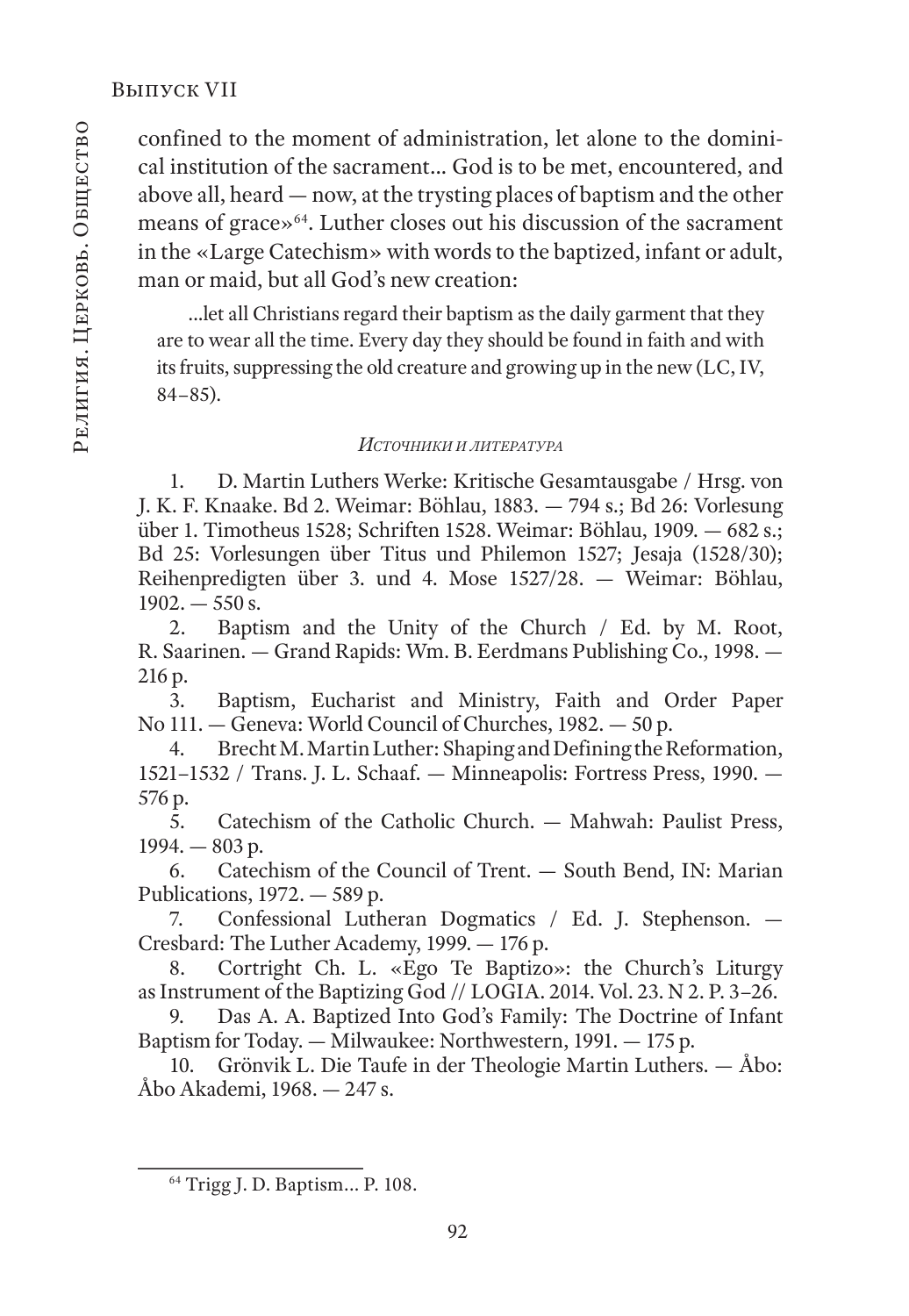11. Hoenecke A. Evangelical Lutheran Dogmatics. Vol. 4 / Trans. by J. Fredrich, P. Prange and B. Tackmier. — Milwaukee: Northwestern Publishing House, 1999. — 413 p.

12. Jean Calvin. The Institutes of the Christian Religion (1559 ed.) / Ed. by J. T. McNeill; Trans. F. L. Battles. Philadelphia: Penna, 1960. 1268 p.

13. Lindberg C. The European Reformations  $/ 2<sup>nd</sup>$  ed. — Malden: Wiley-Blackwell, 2010. — 472 p.

14. Martin Luther. Luther's Works. Vol. 35: Word and Sacrament I. — Minneapolis: Fortress Press, 1960. — 448 p.; Vol. 40: Church and Ministry II. — Minneapolis: Fortress Press, 1958. — 432 p.; Vol. 41: Church and Ministry III. Luther's Works. — Minneapolis: Fortress Press, 1966. — 412 p.; Vol. 53: Liturgy and Hymns. — Minneapolis: Fortress Press,  $1965. - 328$  p.

15. Martin Luther. The Order of Baptism Newly Revised // Martin Luther. Luther's Works. Vol. 54. Minneapolis: Fortress Press, 1967. P. 107–109.

16. Martin Luther. The Order of Baptism, 1523 // Martin Luther. Luther's Works. Vol. 53. Minneapolis: Fortress Press, 1965. P. 96–103.

17. Pahl P. D. In Luther's Lectures on Genesis // Lutheran Theological Journal. 1967. Vol. I. N 1. P. 26–35.

18. Scaer D. P. Infant Baptism in Nineteenth Century Lutheran Theology. — St. Louis: Concordia Publishing House, 2011. — 224 p.

19. The Book of Concord: The confessions of the Evangelical Lutheran Church / Ed. R. Kolb, T. J. Wengert; Trans. Ch. P. Arand. — Minneapolis: Augsburg-Fortress, 2000. — 774 p.

20. The Pastoral Luther: Essays on Martin Luther's Pastoral Theology / Ed. by T. J. Wengert. - Grand Rapids, MI: William B. Eerdmans Publishing Co., 2009. — 392 p.

21. Thomas Aquinas. Summa theologiae. — Vol. 1–4. Cambridge: Blackfriars; New York: McGraw-Hill, 1964.

22. Trigg J. D. Baptism in the Theology of Martin Luther. — Leiden: Brill, 1994. — 234 p.

#### *References*

1. Brecht M. (1990) *Martin Luther: Shaping and Defining the Reformation, 1521–1532* (Trans. J. L. Schaaf), Minneapolis: Fortress Press, 576 р.

2. Cortright Ch. L. (2014) «Ego Te Baptizo»: the Church's Liturgy as Instrument of the Baptizing God, *LOGIA,* vol. 23, n. 2, pp. 3–26.

3. Das A. A. (1991) *Baptized Into God's Family: The Doctrine of Infant Baptism for Today*, Milwaukee: Northwestern, 1991, 175 p.

4. Grönvik L. (1968) *Die Taufe in der Theologie Martin Luthers*, Åbo: Åbo Akademi, 247 p.